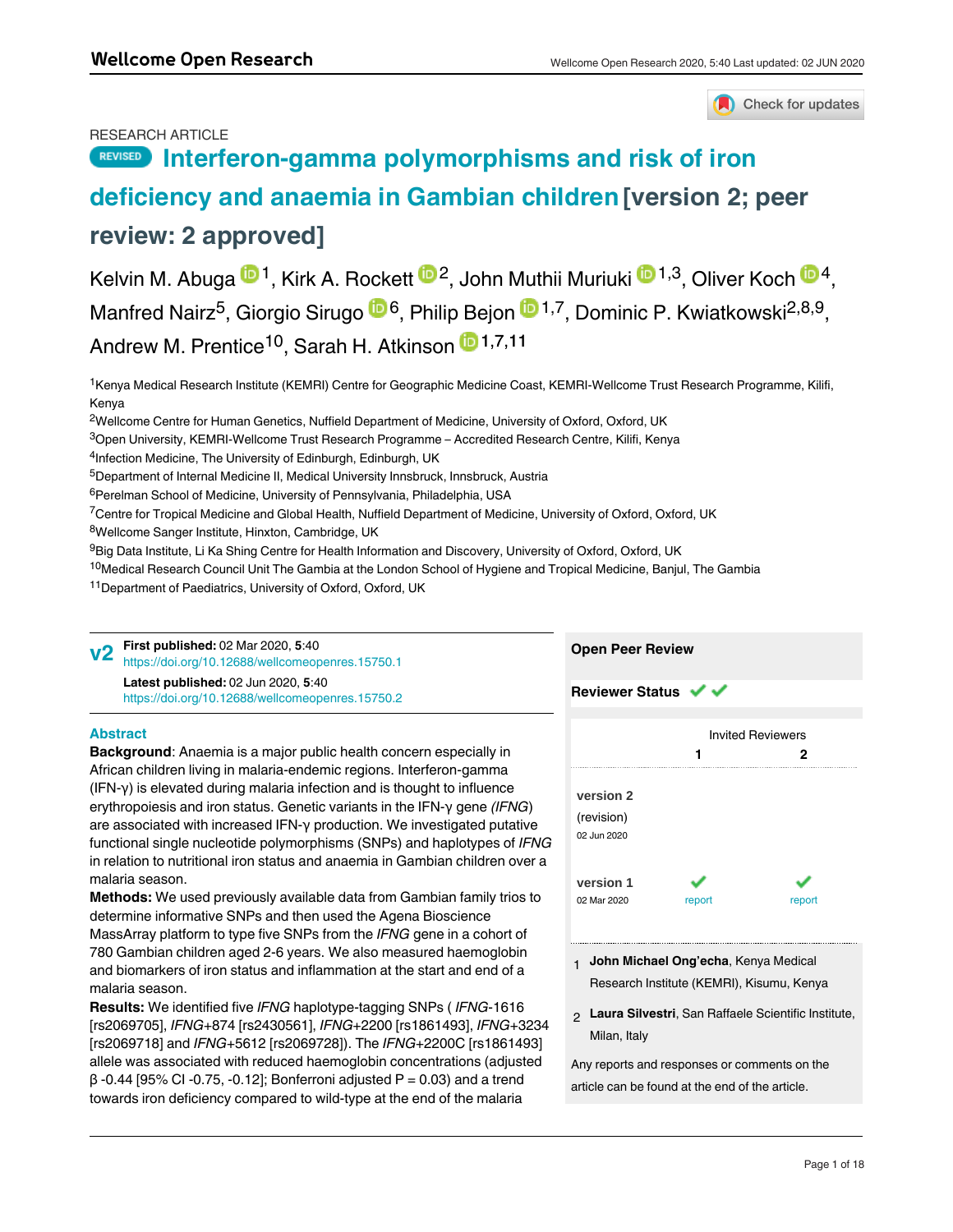season in multivariable models adjusted for potential confounders. A haplotype uniquely identified by *IFNG*+2200C was similarly associated with reduced haemoglobin levels and trends towards iron deficiency, anaemia and iron deficiency anaemia at the end of the malaria season in models adjusted for age, sex, village, inflammation and malaria parasitaemia. **Conclusion:** We found limited statistical evidence linking *IFNG* polymorphisms with a risk of developing iron deficiency and anaemia in Gambian children. More definitive studies are needed to investigate the effects of genetically influenced IFN-γ levels on the risk of iron deficiency and anaemia in children living in malaria-endemic areas.

#### **Keywords**

Interferon-gamma, malaria, iron deficiency, anaemia, ferritin, hepcidin, zinc protoporphyrin, transferrin saturation, iron, IFNG, genetic polymorphisms, Africa, children



This article is included in the [KEMRI | Wellcome](https://wellcomeopenresearch.org/gateways/kemri) [Trust](https://wellcomeopenresearch.org/gateways/kemri) gateway.

**Corresponding authors:** Kelvin M. Abuga (KMokaya@kemri-wellcome.org), Sarah H. Atkinson (satkinson@kemri-wellcome.org)

**Author roles: Abuga KM**: Data Curation, Formal Analysis, Methodology, Validation, Visualization, Writing – Original Draft Preparation, Writing – Review & Editing; **Rockett KA**: Data Curation, Investigation, Methodology, Resources, Software, Supervision, Writing – Review & Editing; **Muriuki JM**: Formal Analysis, Writing – Review & Editing; **Koch O**: Methodology, Writing – Review & Editing; **Nairz M**: Writing – Review & Editing; **Sirugo G**: Methodology, Resources, Writing – Review & Editing; **Bejon P**: Investigation, Methodology, Writing – Review & Editing; **Kwiatkowski DP**: Methodology, Resources, Software, Supervision, Writing – Review & Editing; **Prentice AM**: Conceptualization, Funding Acquisition, Methodology, Project Administration, Resources, Supervision, Validation, Writing – Review & Editing; **Atkinson SH**: Conceptualization, Data Curation, Formal Analysis, Funding Acquisition, Investigation, Methodology, Project Administration, Resources, Supervision, Writing – Original Draft Preparation, Writing – Review & Editing

**Competing interests:** No competing interests were disclosed.

**Grant information:** This work was supported by Wellcome [110255 to SHA; 212600 to KMA] and core awards to the KEMRI-Wellcome Trust Research Programme [203077], the Wellcome Centre for Human Genetics [203141] and the Wellcome Sanger Institute [206194]. KMA and JMM were supported by the DELTAS Africa Initiative [DEL-15-003]. The DELTAS Africa Initiative is an independent funding scheme of the African Academy of Sciences (AAS)'s Alliance for Accelerating Excellence in Science in Africa (AESA) and supported by the New Partnership for Africa's Development Planning and Coordinating Agency (NEPAD Agency) with funding from Wellcome [107769] and the UK government. The Gambian studies were supported by the National Institute of Child Health and Development, Bill and Melinda Gates Foundation, core funding MC-A760-5QX00 to the MRC Unit, The Gambia/MRC International Nutrition Group by the UK MRC and the UK Department for International Development (DFID) under the MRC/DFID Concordat agreement.

*The funders had no role in study design, data collection and analysis, decision to publish, or preparation of the manuscript.*

**Copyright:** © 2020 Abuga KM *et al*. This is an open access article distributed under the terms of the [Creative Commons Attribution License](http://creativecommons.org/licenses/by/4.0/), which permits unrestricted use, distribution, and reproduction in any medium, provided the original work is properly cited.

**How to cite this article:** Abuga KM, Rockett KA, Muriuki JM *et al.* **Interferon-gamma polymorphisms and risk of iron deficiency and anaemia in Gambian children [version 2; peer review: 2 approved]** Wellcome Open Research 2020, **5**:40 <https://doi.org/10.12688/wellcomeopenres.15750.2>

**First published:** 02 Mar 2020, **5**:40<https://doi.org/10.12688/wellcomeopenres.15750.1>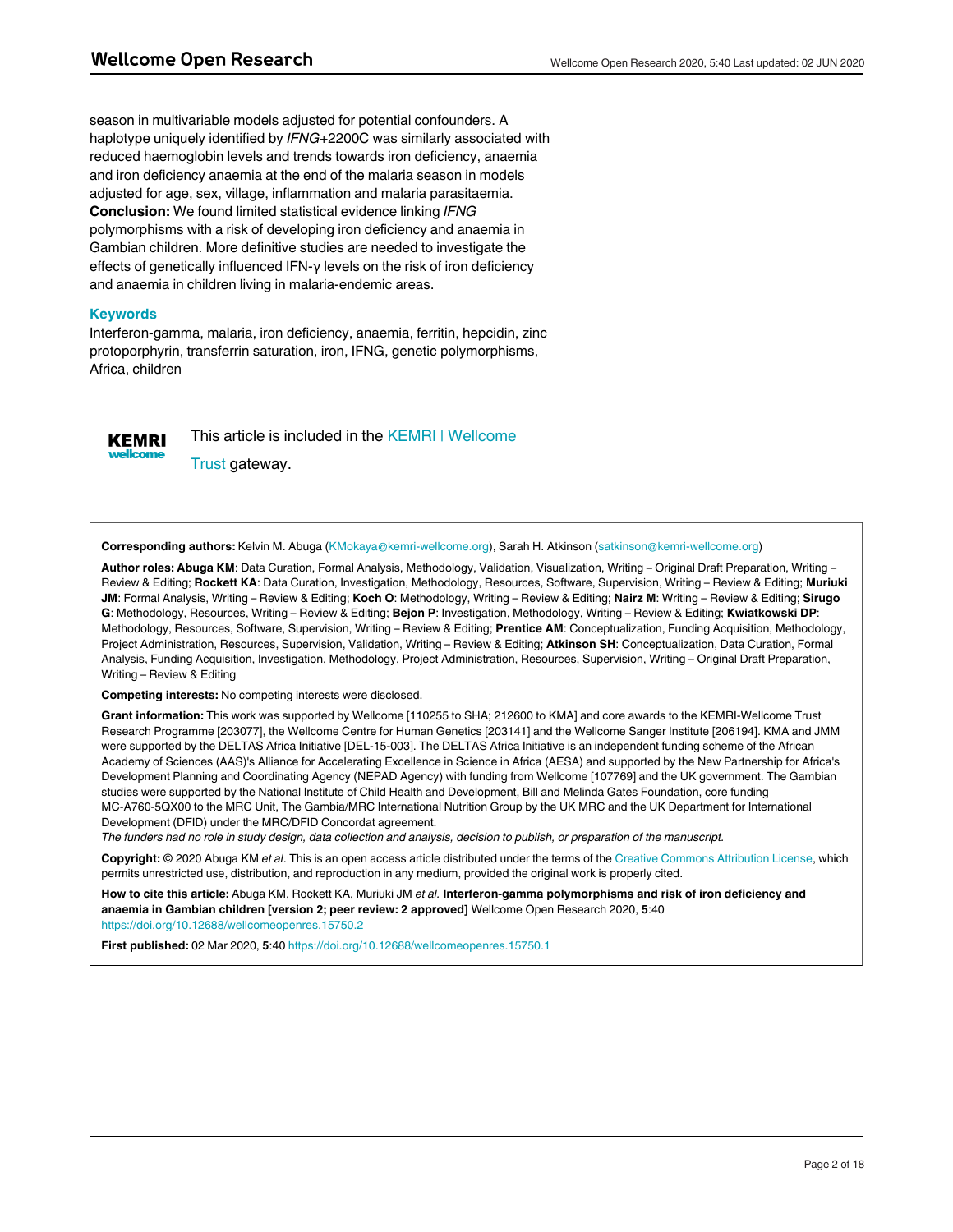#### **Amendments from Version 1** *REVISED*

To address the comments and suggestions made by the reviewers, we have:

1. Added the age range of participants in the methods section of the abstract.

2. Included the sample collection time in the Methods section under Study design.

3. Added data on hepcidin/ferritin and transferrin saturation/hepcidin ratios to [Table 1](#page-4-0) and Table 3.

4. Added a Supplementary file (Extended datafile 3) with iron and haemoglobin data of children with sickle cell trait and glucose-6 phosphate dehydrogenase deficiency.

**Any further responses from the reviewers can be found at the end of the article**

#### **Introduction**

Malaria and iron deficiency are major public health problems for children living in sub-Saharan Africa. The majority (94%) of the 405,000 global deaths due to malaria in 2018 occurred in sub-Saharan Africa, where up to 24% of the popu-lation have malaria parasitaemia at any given time<sup>[1,2](#page-9-0)</sup>. In this region, iron deficiency (ID) and anaemia are highly prevalent<sup>[3,4](#page-9-0)</sup>, and may lead to impaired brain development<sup>5,6</sup>, while iron deficiency anaemia (IDA) is a leading cause of years lived with dis-ability in African children<sup>[7](#page-9-0)</sup>. Increasing evidence suggests that malaria may be contributing to ID and IDA<sup>8,9</sup>. Previous studies reported that the prevalence of ID and IDA increased over the malaria season in Gambian and Kenyan children<sup>10,11</sup>, and decreased with the interruption of malaria transmission in the Kenyan highlands<sup>12</sup>.

Multiple factors may contribute towards the development of ID and IDA following a malaria infection. One such factor is interferon-gamma (IFN-γ), which is induced during acute and persistent malaria infection<sup>13</sup>. Among other type 1 responses, IFN- $\gamma$  is involved in regulating erythropoiesis<sup>14-16</sup> and iron-regulatory proteins[17–20](#page-9-0). IFN-γ has also been reported to increase the expression of hepcidin $17$ , and divalent metal transporter 1 (DMT1)<sup>19</sup>, while suppressing ferroportin<sup>18,19</sup>, ferritin<sup>20</sup>, and transferrin receptors<sup>[19,20](#page-9-0)</sup>. This regulation of iron proteins may be aimed at starving invading pathogens of iron, a critical nutrient for pathogen growth, but could also play an important role in the pathogenesis of ID and IDA. Indeed, higher IFN-γ levels have been reported in Kenyan children with severe malarial anaemia<sup>21</sup>.

Single nucleotide polymorphisms (SNPs) in the IFN-γ gene (*IFNG*) on chromosome 12q14 have been associated with increased production of IFN- $\gamma^{22,23}$ , and with susceptibility to severe malaria $24,25$ . Despite evidence that malaria induces the production of IFN- $\gamma$ <sup>[13](#page-9-0)</sup> and that this cytokine influences iron regulatio[n17–20](#page-9-0), it is not known whether variation in the *IFNG* gene influences the risk of ID and IDA among children in malaria-endemic areas. We investigated SNPs and haplotypes in the *IFNG* gene locus in relation to nutritional iron status and anaemia in a cohort of 780 Gambian children prior to and at the end of a malaria season, using an approach based on informative SNPs and Agena Bioscience MassArray platform typing.

### **Methods**

#### Study area

The study was conducted in ten rural villages in the West Kiang region of The Gambia at the start (July 2001) and end (December 2001/January 2002) of a malaria season, as previously described<sup>26</sup>. Malaria incidence is highly seasonal in The Gambia, with the majority of cases occurring between September and December. The study participants were from the Mandinka and Fulani ethnic groups. All of the Fulani children were located in a single village and ethnic group was accounted for in all analyses by adjusting for village.

## Study design

We used previously collected data from a cohort of 780 children aged two to six years, recruited at the start of a malaria season as previously described<sup>26</sup>. All children had a clinical examination and a blood sample collected in the morning between 6 and 11 am for full blood count, malaria film, and biomarkers of iron status and inflammation at the start and end of the malaria season. Children with pyrexia (temperature ≥37.5°C) had appropriate clinical investigations, clinical treatment and a blood sample taken 2 weeks later after recovery from illness. All children received a 3-day course of mebendazole for possible hookworm infection at recruitment.

#### Laboratory procedures

Haemoglobin (Medonic CA 530 Haemoglobinometer) and zinc protoporphyrin (ZnPP) levels (Aviv Biomedical Hematoflurometer) were measured within 24 hours of sample collection. Hepcidin (Hepcidin-25 [human] EIA kit; Bachem), ferritin (IMx ferritin assay, Microparticle Enzyme Immunoassay; Abbot Laboratories), soluble transferrin receptor (sTfR, Human sTfR ELISA; R&D Systems), serum iron, unsaturated iron binding capacity (UIBC, Ferrozine-based photometry and colorimetry; Hitachi 911 automated analyzer), and  $\alpha$ <sub>1</sub>-antichymotrypsin (ACT, immunoturbidimetry, Cobas Mira Plus Bioanalyzer, Roche) were assayed according to the manufacturers' instructions from plasma samples stored at -80°C. Transferrin saturation (TSAT) was calculated from plasma iron and UIBC (TSAT  $=$  [plasma iron/ (UIBC + plasma iron)] X 100)<sup>[27](#page-9-0)</sup>. Hepcidin/ferritin and TSAT/hepcidin ratios were also calculated<sup>28</sup>. Giemsa-stained thick and thin blood films were examined for *Plasmodium falciparum* and other *Plasmodium* species at the start and end of the malaria season.

#### SNPs and haplotype construction

Genotypes were determined on whole-genome amplified DNA (primer extension pre-amplification) by the Agena Bioscience MassArray platform (formerly SEQUENOM) using matrixassisted laser desorption/ionization time-of-flight (MALDI-TOF) mass spectrometry as previously described<sup>[25](#page-9-0)</sup>. Details of the primer sequences and assays are given in *Extended datafiles 1* and *2*[29.](#page-9-0) The most informative haplotype-tagging SNPs (htSNPs) to type in Gambian subjects were identified by analysing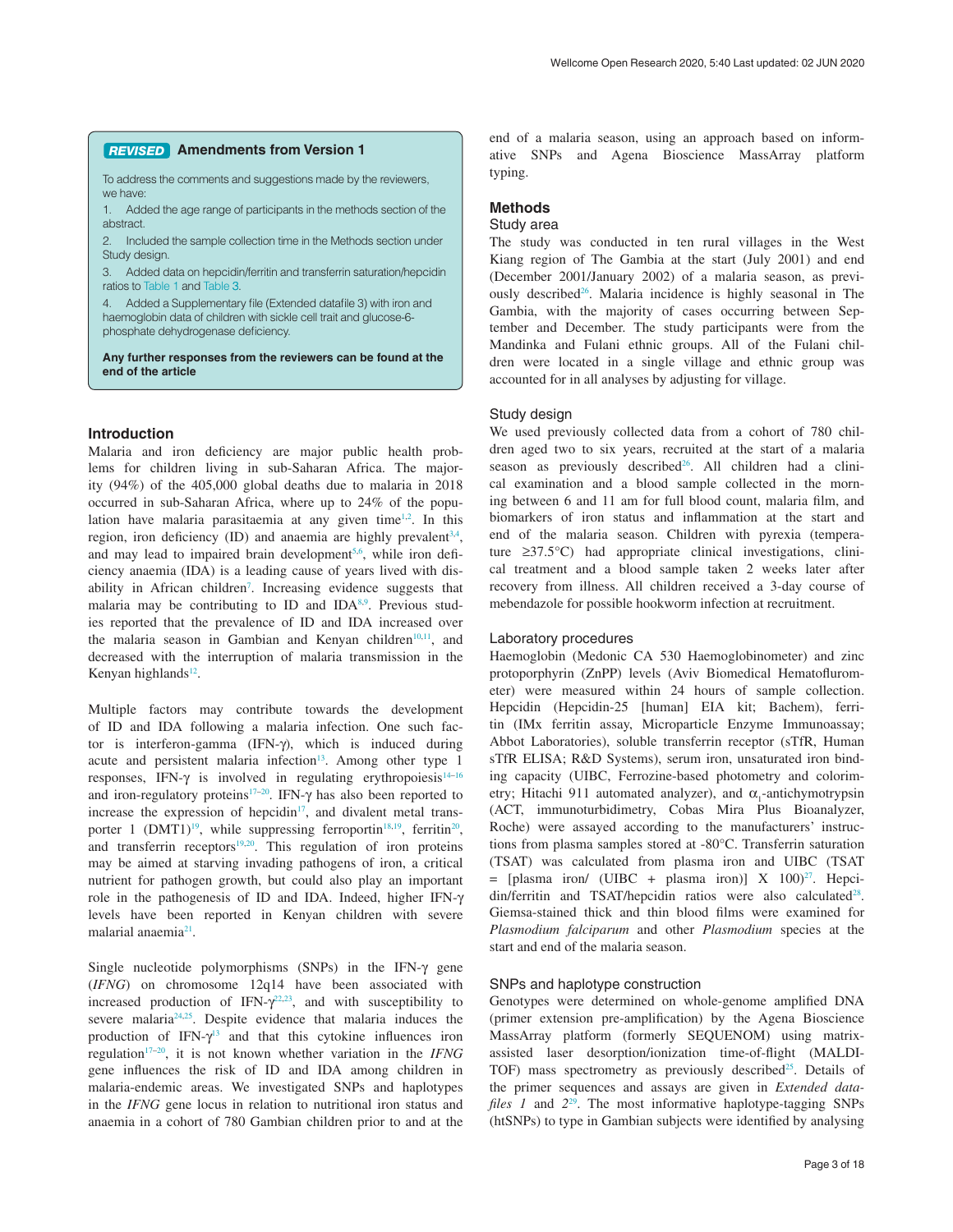the pattern of linkage disequilibrium (LD) in the *IFNG* gene loci using previously available data from 32 Gambian family trios<sup>25,30</sup>. The PHASE program ([http://stephenslab.uchicago.](http://stephenslab.uchicago.edu/software.html) [edu/software.html\)](http://stephenslab.uchicago.edu/software.html) version 2.1 was used to infer haplotypes from the genotypes of the study population and estimate the frequency of each inferred haplotype<sup>31</sup>. The entropy maximization method was used to identify htSNPs that described >90% of the observed haplotypic diversity in this gene region<sup>30</sup>. The HaploXT program [\(http://www.sph.umich.](http://www.sph.umich.edu/csg/abecasis/GOLD/docs/haploxt.html) [edu/csg/abecasis/GOLD/docs/haploxt.html](http://www.sph.umich.edu/csg/abecasis/GOLD/docs/haploxt.html)) was used to estimate pairwise LD statistics. Sickle cell (HbS, rs334) and glucose-6-phosphate deficiency (G6PD) deficiency (rs1050828 and rs1050829) were also genotyped using the Agena Bioscience MassArray platform.

## Definition of terms

Inflammation was defined as ACT >0.6 g/L. ID was defined as ferritin <12 µg/L or <30 µg/L in the presence of inflammation or <15 µg/L in children ≥5 years<sup>32</sup>, anaemia as Hb<11.0 g/dL (or Hb <11.5 g/dL in children  $\geq$ 5 years) and IDA as ID plus anaemia<sup>33</sup>.

#### Statistical analyses

Statistical analyses were conducted using STATA 15.1 (Stata-Corp. College Station, Texas, USA). Categorical data were expressed as proportions with corresponding percentages. Pearson chi-squared test was used to compare the prevalence of malaria and iron status (ID, IDA and anaemia) at the start and end of the malaria season. Changes in haemoglobin levels and markers of iron status over the malaria season were assessed using the paired t-test. Biological data that were not normally distributed were log-transformed, and geometric means were calculated from original untransformed values.

Log-transformed markers of iron status and risk of ID, IDA and anaemia were analysed using univariable and multivariable linear and logistic regression models, as appropriate. Multivariable regression models were adjusted for age (grouped by year), sex, village (which also acted as a proxy for ethnic group), malaria parasitaemia and ACT at the start and end of the malaria season. The Bonferroni correction for multiple testing[34](#page-10-0) was applied when the five SNPs and six haplotypes were considered individually as independent factors. For multivariable analyses, P values are noted as adj. P for non-Bonferroni corrected analyses and as Bonferroni adj. P for multivariable analyses that are Bonferroni corrected, and for univariable models P values are similarly presented as P or Bonferroni P if Bonferroni corrected. All analyses were considered statistically significant at P <0.05.

## Ethics

Individual written informed consent was obtained from children's parents or guardians and the study was approved by The Gambian Government and the Medical Research Council Ethics Review Committee (874/830).

#### **Results**

### Characteristics of participants

A total of 756 children, including 403 males (53%) and 353 females (47%), were followed up to the end of the malaria season. Most of the children were from the Mandinka ethnic group ( $n = 681$ ; 90%, compared to Fulani  $n = 75$ ; 10%). A total of 99/751 (13.2%) children carried sickle cell trait (HbAS) and 136/683 (19.9%) children G6PD deficiency and the effects of these polymorphisms on iron status and anaemia are shown in *Extended datafile* 3<sup>29</sup>. At the start of the malaria season we found little difference in iron status in children with HbAS and G6PD deficiency compared to those with wild-type. At the end of the malaria season, children carrying HbAS had lower zinc protoporphyrin levels (97.0 [95% CI 87.0, 108.2]) compared to those with HbAA (115.9 [95% CI 110.6, 121.3]; adj. P = 0.05) and children with G6PD deficiency had lower haemoglobin levels (9.7 g/dl [95% CI 9.4, 10.0]) than those with G6PD wild-type genotype (10.0 g/dl [95% CI 9.9, 10.2]; adj.  $P = 0.01$ . The prevalence of ID and IDA increased over the malaria season (from 20.6% to 31.6% and from 11.9% to 21.7%, respectively), as previously reported<sup>11,26</sup>. Individual markers of iron status also reflected an increase in ID over the malaria season. We found that hepcidin and hepcidin/ferritin ratio decreased while the TSAT/hepcidin ratio increased across the malaria season in keeping with the need for increased erythropoiesis and increased rates of iron absorption at the end of the malaria season. [Table 1](#page-4-0) summarises the characteristics of the study population and their iron status at the beginning and end of the malaria season.

#### *IFNG* single nucleotide polymorphisms and associations

We identified five *IFNG* haplotype tagging SNPs at positions *IFNG*-1616 (rs2069705), *IFNG*+874 (rs2430561), *IFNG*+2200 (rs1861493), *IFNG*+3234 (rs2069718) and *IFNG*+5612 (rs2069728) relative to the ATG start codon [\(Figure 1](#page-4-0), *Extended datafile 1*[29](#page-9-0)). All of the *IFNG* SNPs were in Hardy Weinberg equilibrium. The *IFNG*+2200C (rs1861493, n=97) allele was associated with a reduced risk of malaria parasitaemia at the end of the malaria season (adj. OR 0.40 [95% CI 0.21, 0.77]; Bonferroni adj. P=0.03) but not at the start. The other *IFNG* SNPs were not associated with malaria parasitaemia at either time point (*Extended datafile 4*[29\)](#page-9-0). The *IFNG* SNPs were not associated with HbAS or G6PD genotypes following Bonferroni correction in adjusted models. The *IFNG*+874T and *IFNG*+3234C alleles were associated with the Fulani ethnic group (OR 2.22 [95% CI 1.49, 3.31] Bonferroni P = 0.0005 and OR 1.56 [95% CI 1.09, 2.24]; Bonferroni P = 0.045, respectively). The minor allele frequencies by ethnic group are presented in *Extended datafile 1*[29](#page-9-0).

#### Associations with iron and anaemia

We found that the *IFNG* SNPs were not associated with ID, IDA or anaemia at the start of the malaria season in multivariable logistic regression analyses adjusted for age, sex, village, ACT and malaria parasitaemia following Bonferroni adjustment (*Extended datafile 5*[29](#page-9-0)).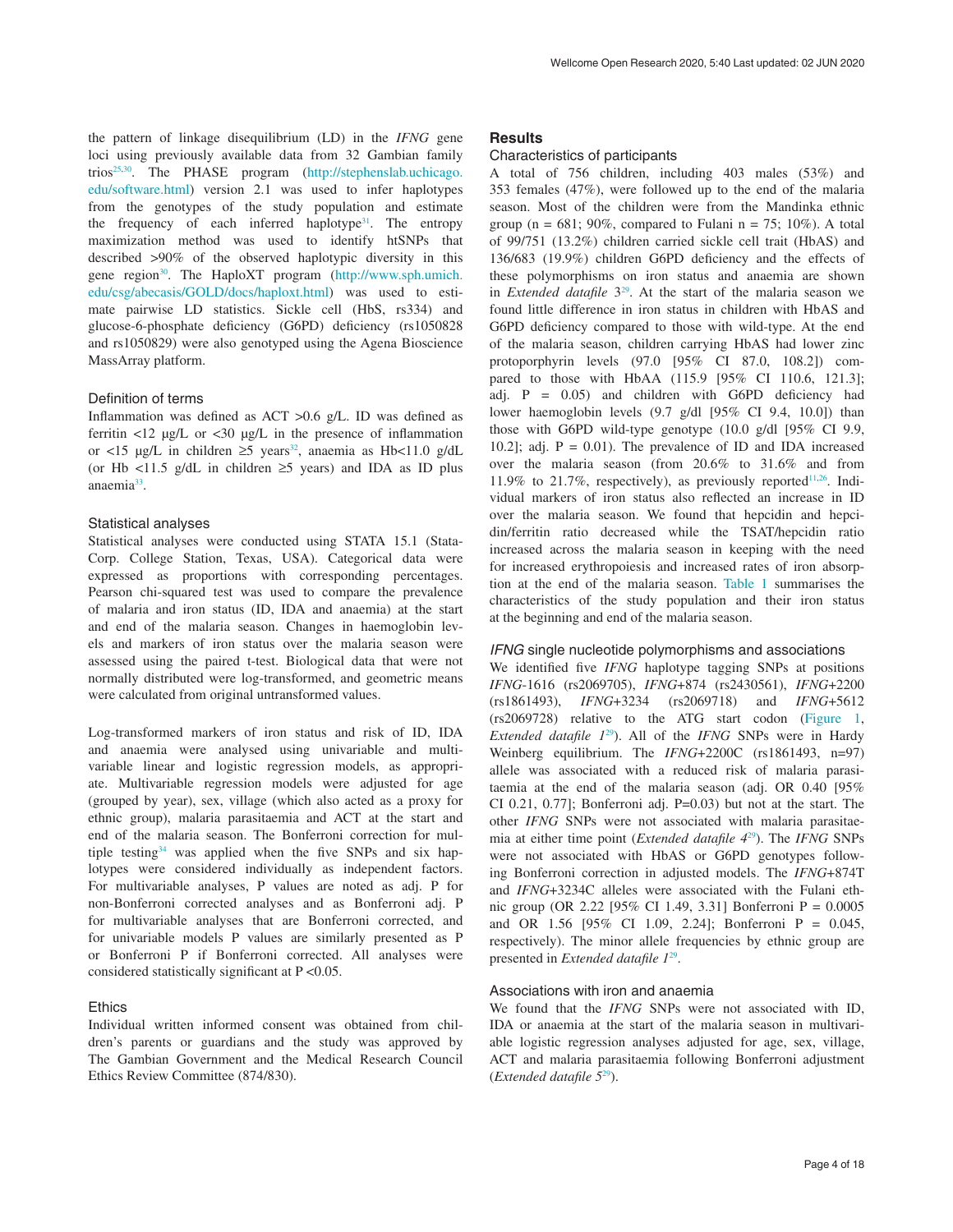| <b>Characteristic</b>                | <b>Start</b>         | <b>End</b>           |
|--------------------------------------|----------------------|----------------------|
| Age months, median (IQR)             | 46.11 (34.83, 59.17) | 51.37 (40.47, 64.20) |
| Sex, Female (%)                      | 353/756 (46.7%)      | 322/700 (46.0%)      |
| Malaria parasitaemia (%)             | 89/754 (11.8%)       | 179/698 (25.6%)      |
| Iron status*                         |                      |                      |
| Iron deficiency <sup>a</sup>         | 151/734 (20.6%)      | 216/684 (31.6%)      |
| Iron deficiency anaemia <sup>b</sup> | 86/720 (11.9%)       | 146/673 (21.7%)      |
| Anaemiac                             | 475/736 (64.5%)      | 504/691 (72.9%)      |
| Iron biomarkers**                    |                      |                      |
| Hepcidin (ng/ml)                     | 11.1(9.9, 12.4)      | $4.2$ (3.7, 4.8)     |
| Hepcidin/ferritin                    | 0.44(0.40, 0.48)     | 0.20(0.18, 0.23)     |
| TSAT/hepcidin (%/ng/ml)              | 0.20(0.18, 0.23)     | 1.16(1.03, 1.31)     |
| Ferritin $(\mu g/L)$                 | 25.2 (23.6, 26.8)    | 20.6 (19.1, 22.2)    |
| ZnPP (µmol/mol Hb)                   | 86.4 (82.9, 90.0)    | 113.4 (108.7, 118.3) |
| $sTfR$ (mg/L)                        | 3.45(3.36, 3.54)     | 4.16 (4.05, 4.28)    |
| $U\text{IBC}$ ( $\mu$ mol/L)         | 56.8 (55.7, 57.8)    | 62.7 (61.3, 64.2)    |
| Serum iron (µmol/L)                  | 8.6(8.3, 9.0)        | 8.4(8.2, 8.7)        |
| $TSAT$ $(\%)$                        | 12.9 (12.4, 13.4)    | 11.6(11.1, 12.1)     |
| $Hb$ (g/dL)                          | 10.6(10.5, 10.7)     | 10.0(9.8, 10.1)      |

<span id="page-4-0"></span>**Table 1. Participant characteristics and iron status at the start and end of the malaria season.**

\* Frequency and percentages are shown. \*\* Geometric means and 95% CIs are shown. alron deficiency was defined as ferritin <12µg/l (or ferritin <30µg/l in the presence of inflammation or <15 µg/L in children  $\geq$  5years)<sup>32</sup>; <sup>b</sup> iron deficiency anaemia as iron deficiency<sup>a</sup> and anaemia<sup>c</sup>; c anaemia as haemoglobin<11.0 g/dL or haemoglobin <11.5 g/dL in children ≥ 5years. ZnPP, zinc protopophyrin; TSAT, transferrin saturation; sTfR, soluble transferrin receptor; UIBC, unsaturated iron binding capacity; and Hb, haemoglobin.



**Figure 1. Schematic representation of the** *IFNG* **gene locus.** The *IFNG* single nucleotide polymorphisms (SNP) are designated according to the nucleotide position relative to the transcriptional starting site of *IFNG*.

The *IFNG* SNPs were similarly not significantly associated with ID, IDA or anaemia at the end of the malaria season after Bonferroni correction. The *IFNG*+2200C allele (rs1861493) was associated with trends towards increased risk of anaemia (adj. OR 1.86 [95% CI 1.02, 3.38]; adj. P = 0.04), IDA (adj. OR 1.81 [95% CI 1.01, 3.25]; adj. P = 0.05), and ID (adj. OR 1.63 [95% CI 0.95, 2.80]; adj. P = 0.08) in multivariable logistic regression models, but not after Bonferroni correction ([Table 2](#page-5-0)). Children carrying the *IFNG*+2200C allele had lower haemoglobin levels (9.7 g/dl [95% CI 9.4, 10.1]) compared to those with the *IFNG*+2200 TT genotype (10.0 g/dl [95% CI 9.8, 10.1]; adj.  $P = 0.006$  and Bonferroni adj.  $P = 0.03$ ),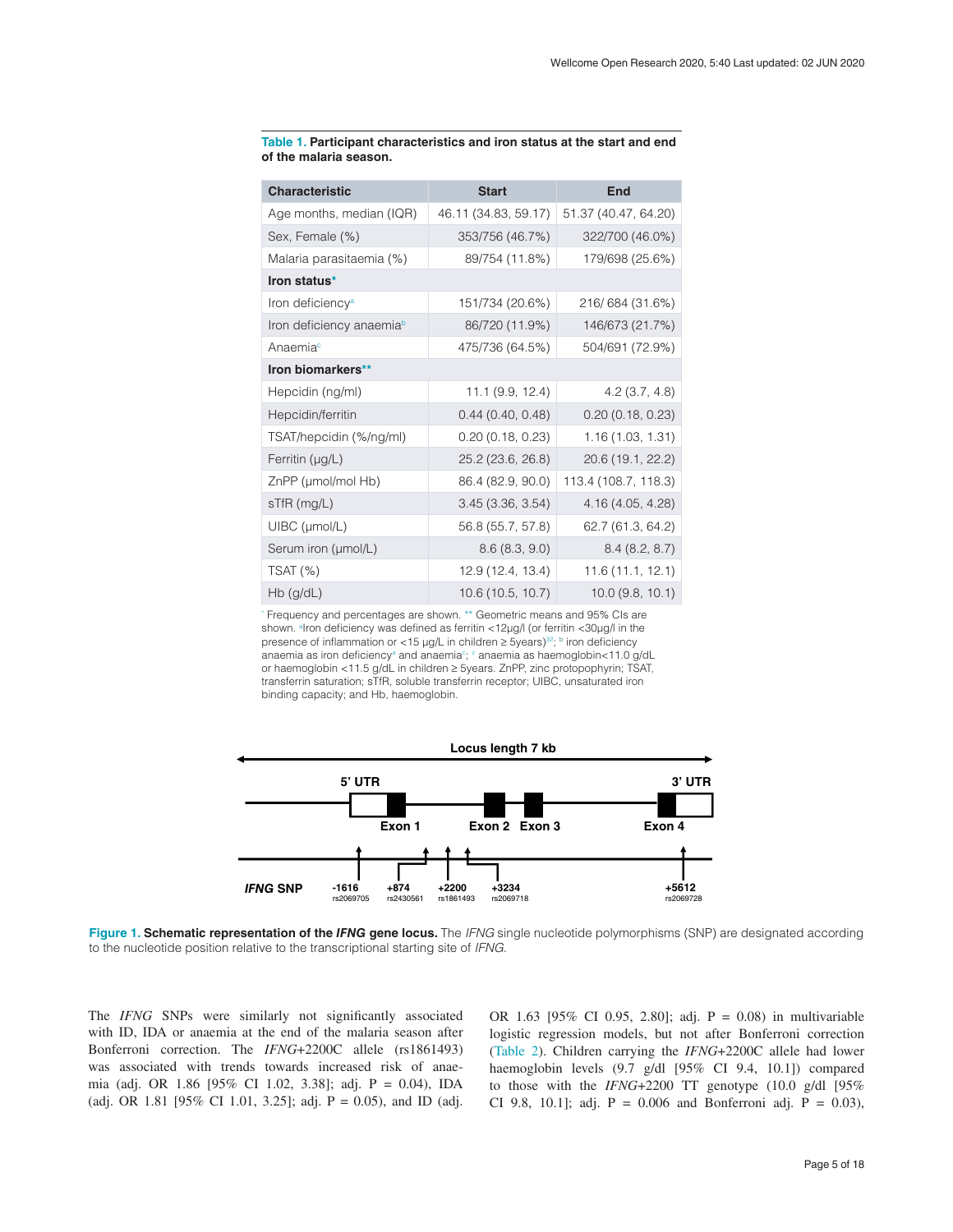| <b>dbSNP</b>           | Genotype             | No $(%)^a$ | Iron Deficiency <sup>b</sup> |           |                           | Iron Deficiency Anaemia <sup>c</sup> |                       |                     | Anaemiad                               |      |              |
|------------------------|----------------------|------------|------------------------------|-----------|---------------------------|--------------------------------------|-----------------------|---------------------|----------------------------------------|------|--------------|
| number                 |                      |            | OR (95% CI) <sup>f</sup>     | Adj<br>Pf | <b>Bf</b><br>adj<br>$P^*$ | OR (95% CI) <sup>1</sup>             | Adj<br>P <sup>1</sup> | <b>Bf</b> adj<br>P* | OR (95% CI) <sup>1</sup>               | Adj  | Bf adj<br>P. |
| rs2069705              | <b>IFNG -1616 CC</b> |            | 206 (29.9) Reference         |           |                           | Reference                            |                       |                     | Reference                              |      |              |
|                        | <b>IFNG -1616 CT</b> |            | 332 (48.2) 0.82 (0.53, 1.28) | 0.40      |                           | $1 \mid 0.62 \ (0.38, 1.02)$         | 0.06                  | 0.31                | $0.96(0.59, 1.53)$ 0.85                |      | $\mathbf{1}$ |
|                        | <b>IFNG -1616 TT</b> |            | 151 (21.9) 0.60 (0.34, 1.05) | 0.07      | 0.37                      | 0.53(0.32, 1.09)                     | 0.09                  |                     | $0.45 \mid 0.88 \ (0.50, 1.55)$        | 0.66 | $\mathbf{1}$ |
| rs2430561              | IFNG+874 AA          |            | 509 (71.4) Reference         |           |                           | Reference                            |                       |                     | Reference                              |      |              |
|                        | IFNG+874 AT          |            | 182 (25.5) 0.71 (0.44, 1.14) | 0.22      |                           | $0.76$ 0.75 (0.45, 1.25)             | 0.27                  |                     | $1 \mid 0.93 \ (0.59, 1.48) \mid$      | 0.76 | $\mathbf{1}$ |
|                        | IFNG+874 TT          |            | 22 (3.1) 0.29 (0.09, 0.99)   | 0.05      |                           | $0.24$ 0.37 (0.09, 1.44)             | 0.15                  |                     | $0.75$ 0.62 (0.24, 1.63) 0.33          |      | $\mathbf{1}$ |
| rs1861493 <sup>e</sup> | IFNG +2200 TT        |            | 598 (86.0) Reference         |           |                           | Reference                            |                       |                     | Reference                              |      |              |
|                        | IFNG +2200<br>CT/CC  |            | 97 (14.0) 1.63 (0.95, 2.80)  | 0.08      |                           | $0.38$ 1.81 (1.01, 3.25) 0.05        |                       |                     | $0.23$ 1.86 (1.02, 3.38) 0.04          |      | 0.22         |
| rs2069718              | IFNG +3234 TT        | 393(54.7)  | Reference                    |           |                           | Reference                            |                       |                     | Reference                              |      |              |
|                        | IFNG +3234 CT        |            | 268 (37.3) 0.87 (0.58, 1.32) | 0.52      |                           | $1 \mid 0.89 \ (0.56, 1.41) \mid$    | 0.62                  |                     | $1 \mid 0.95 \ (0.62, 1.45) \mid 0.82$ |      | $\mathbf{1}$ |
|                        | IFNG +3234 CC        |            | $58(8.1)$ 0.79 (0.39, 1.60)  | 0.51      |                           | $1 \mid 0.73 \ (0.33, 1.63) \mid$    | 0.44                  |                     | $1 \mid 0.67 \; (0.34, 1.32) \mid$     | 0.25 | $\mathbf{1}$ |
| rs2069728              | <b>IFNG +5612 CC</b> |            | 326 (47.0) Reference         |           |                           | Reference                            |                       |                     | Reference                              |      |              |
|                        | IFNG +5612 CT        |            | 302 (43.6) 0.85 (0.57, 1.28) | 0.44      |                           | $1 \mid 0.76 \ (0.48, 1.19) \mid$    | 0.22                  |                     | $1 \mid 0.94 \ (0.62, 1.42) \mid$      | 0.76 | 1.           |
|                        | <b>IFNG +5612 TT</b> |            | 65 (9.4) 0.97 (0.48, 1.96)   | 0.93      |                           | $1 \mid 0.47 \; (0.20, 1.12) \mid$   | 0.09                  |                     | $0.45$ 0.94 (0.45, 1.95)               | 0.87 | $\mathbf{1}$ |

#### <span id="page-5-0"></span>Table 2. IFNG genotypes and risk of iron deficiency, iron deficiency anaemia and anaemia at the end of the malaria season.

a Values are number (%) in each group; <sup>b</sup> Ferritin <12µg/l (or ferritin<30µg/l in the presence of inflammation or <15 µg/L in children ≥5 years)<sup>32</sup>; <sup>c</sup> Iron deficiency<sup>E</sup> and anaemia<sup>d</sup>; <sup>d</sup> Haemoglobin<11.0g/dL (or haemoglobin<11.5g/dL in children ≥5years); <sup>e</sup> The mutant alleles for IFNG+2200 were combined because of the low frequency of IFNG+2200CC (n=4) in the study population; <sup>1</sup> Odds ratios (OR) and P values were derived by multivariable logistic regression adjusted for age, sex, village (a proxy for location and ethnic group), α<sub>τ</sub>-antichymotrypsin level and the presence of malaria parasites on blood film; P values additionally adjusted for Bonferroni correction for multiple testing.

as well as a trend towards ID in other markers of iron status at the end of the malaria season in adjusted linear regression models ([Table 3](#page-6-0)).

#### *IFNG* haplotypes

Haplotype analysis identified ten haplotypes (four with less than 1% population frequency) resolved by SNPs at nucleotide positions -1616, +874, +2200, +3234 and +5612 in the *IFNG* gene locus [\(Figure 1](#page-4-0)). Six haplotypes accounted for most of the variation. The wild-type haplotype (haplotype 1, *IFNG*-CATTC) was present at a frequency of 35% in the Gambian children, while haplotype 6 (*IFNG*-CACTC), uniquely identified by the *IFNG*+2200 SNP, was present at a frequency of 7%. Using haplotype 1 as the reference, haplotype 6 was associated with a trend towards increased risk of ID (adj. OR 1.58 [95% CI 0.93, 2.69]), IDA (adj. OR 1.71 [95% CI 0.94, 3.10]) and anaemia (adj. OR 1.67 [95% CI 0.93, 3.01]) at the end of the malaria season ([Table 4](#page-6-0)). Haplotype 6 was also associated with reduced haemoglobin concentrations (adj. β -0.48 [95% CI -0.79, -0.18]; P = 0.002) and TSAT (adj. β -0.15 [95% CI -0.27, -0.03];  $P = 0.02$ ), and higher ZnPP levels (adj. β 0.06 [95% CI 0.01, 0.12]; P = 0.02) and a trend towards

reduced ferritin levels compared to the wild-type haplotype [\(Table 5](#page-7-0)).

#### **Discussion**

In this study we observed an increase in the prevalence of ID, IDA and anaemia across the malaria season in Gambian children. Dietary iron insufficiency may be an important cause since the malaria season also coincides with the 'hungry season' in The Gambia when there is a scarcity of staple foods. We hypothesized that IFN-γ, a pro-inflammatory cytokine induced during malaria infection $13$ , might play a role in influencing the risk of ID and anaemia in children exposed to malaria. In addition to directly reducing erythrocyte half-life<sup>[15](#page-9-0)</sup>, evidence suggests that IFN- $\gamma$  induces hepcidin and inhibits ferroportin, hence reducing iron absorption and promot-ing sequestration of iron in macrophages<sup>[17,19](#page-9-0)</sup>. Consequently, high levels of IFN-γ induced during malaria infections may concomitantly lead to ID and anaemia.

We found that the *IFNG*+2200C (rs1861493) allele, located at intron 3 of the *IFNG* gene, was associated with reduced haemoglobin levels and a trend towards ID, IDA and anaemia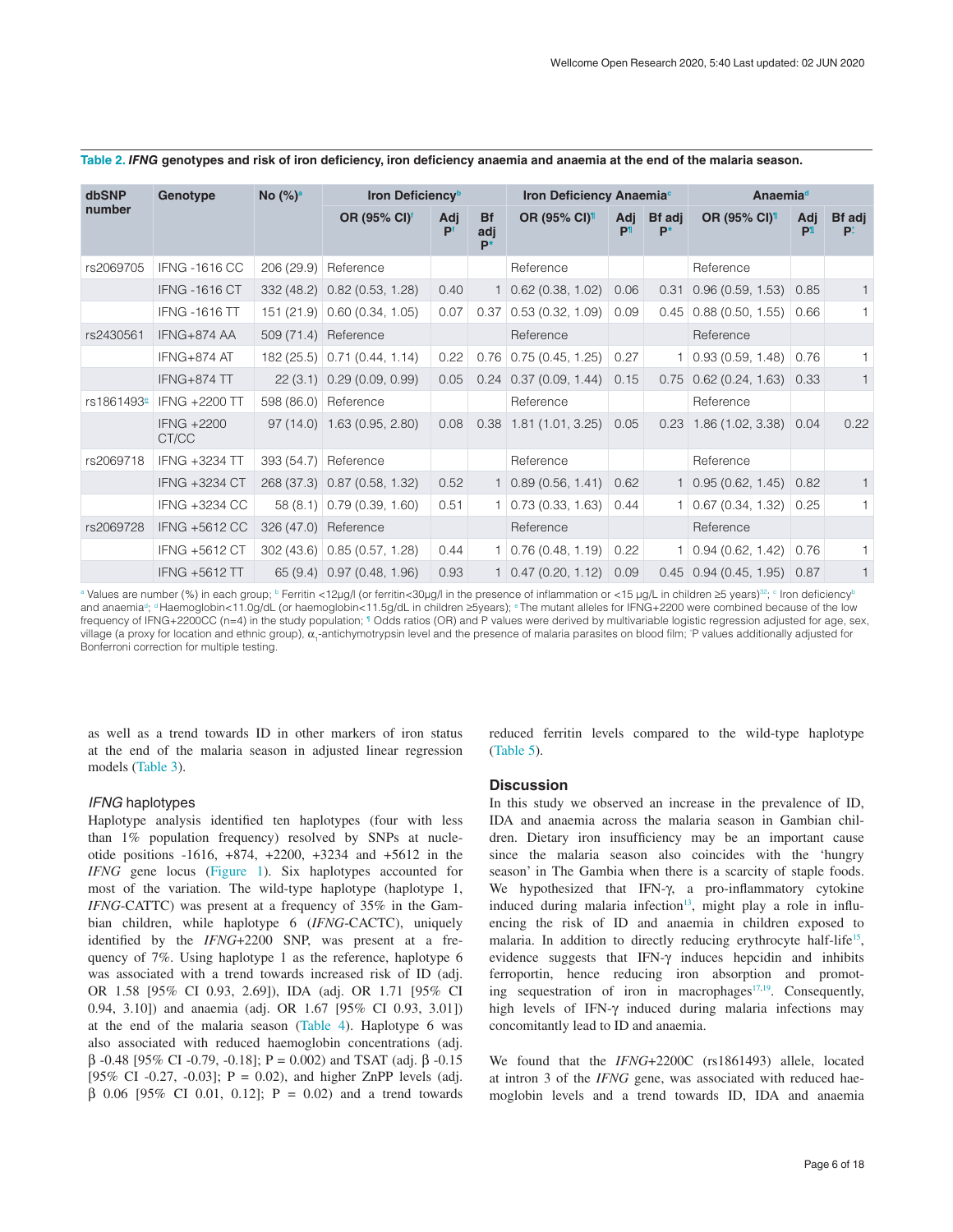| <b>Iron Marker</b>           | $\mathbf n$ | IFNG+2200 $TTa,b$    | $\mathsf{n}$ | IFNG+2200 CT/CCa,b   | Adj P 1 | Bf adj P <sup>*</sup> |
|------------------------------|-------------|----------------------|--------------|----------------------|---------|-----------------------|
| Hepcidin (ng/ml)             | 500         | 4.4(3.8, 5.1)        | 84           | 3.2(2.2, 4.6)        | 0.09    | 0.44                  |
| Hepcidin/ferritin            | 500         | 0.20(0.18, 0.23)     | 84           | 0.18(0.14, 0.25)     | 0.19    | 0.94                  |
| TSAT/hepcidin (%/ng/ml)      | 490         | 2.75(2.38, 3.17)     | 81           | 3.33(2.38, 4.67)     | 0.87    | $\mathbf{1}$          |
| Ferritin $(\mu g/L)$         | 545         | 21.4 (19.7, 23.2)    | 91           | 16.9 (13.6, 21.1)    | 0.04    | 0.21                  |
| ZnPP (µmol/mol Hb)           | 550         | 112.4 (107.2, 117.8) | 91           | 121.2 (107.0, 137.3) | 0.06    | 0.32                  |
| $sTfR$ (mg/L)                | 508         | 4.2(4.0, 4.3)        | 86           | 4.2(3.9, 4.6)        | 0.38    | $\mathbf{1}$          |
| $U\text{IBC}$ ( $\mu$ mol/L) | 530         | 61.6 (60.1, 63.2)    | 87           | 67.9 (62.6, 73.8)    | 0.04    | 0.19                  |
| Serum iron (µmol/L)          | 532         | 8.6(8.3, 8.9)        | 88           | 7.9(7.1, 8.7)        | 0.19    | 0.95                  |
| $TSAT$ $(\%)$                | 528         | 12.0 (11.4, 12.5)    | 87           | 10.1(8.8, 11.6)      | 0.04    | 0.19                  |
| $Hb$ (g/dL)                  | 546         | $10.0$ (9.8, 10.1)   | 92           | 9.7(9.4, 10.1)       | 0.006   | 0.03                  |

## <span id="page-6-0"></span>**Table 3.** *IFNG***+2200 SNPs and markers of iron status at the end of the malaria season.**

<sup>a</sup> Values are geometric means (95% confidence interval); <sup>b</sup> The wild-type alleles represent children with *IFNG*+2200TT genotype (n=598). The mutant alleles represent children with the *IFNG*+2200TC (n=93) and *IFNG*+2200CC (n=4) genotypes combined; <sup>1</sup> Significance values were derived by multivariable linear regression with each log-transformed iron marker as a dependent variable and adjusted for age, sex, village (a proxy for location and ethnic group),  $\alpha_{\text{t}}$ antichymotrypsin level and the presence of malaria parasites on blood film. \* P values adjusted for Bonferroni correction for the five tested SNPs. n, number of children; Hb, haemoglobin; ZnPP, zinc protopophyrin; sTfR, soluble transferrin receptor; UIBC, unsaturated iron binding capacity; and TSAT, transferrin saturation.

| <b>Haplotype</b> <sup>a</sup><br>Hap ID |                   | Freq (No) | Iron Deficiency <sup>b</sup>   |                    | <b>Iron Deficiency</b><br>Anaemia <sup>c</sup> |                    | <b>Anaemia</b> <sup>d</sup> |                    |
|-----------------------------------------|-------------------|-----------|--------------------------------|--------------------|------------------------------------------------|--------------------|-----------------------------|--------------------|
|                                         |                   |           | <b>OR (95% CI)</b>             | Adj P <sup>1</sup> | OR (95% CI) <sup>1</sup>                       | Adj P <sup>1</sup> | <b>OR (95% CI)</b>          | Adj P <sup>1</sup> |
| Hap1                                    | <b>CATTC</b>      | 0.35(536) | Reference                      |                    | Reference                                      |                    | Reference                   |                    |
| Hap2                                    | <b>TATT T</b>     |           | $0.19(283)$ $0.82(0.55, 1.21)$ | 0.31               | 0.69(0.44, 1.07)                               | 0.10               | 1.08(0.72, 1.60)            | 0.72               |
| Hap3                                    | <b>TTT C</b> C    | 0.16(240) | 0.70(0.46, 1.06)               | 0.09               | 0.68(0.43, 1.08)                               | 0.10               | 0.83(0.56, 1.24)            | 0.37               |
| Hap4                                    | CATT <sub>T</sub> | 0.11(171) | 1.14 (0.73, 1.78)              | 0.73               | 0.91(0.53, 1.56)                               | 0.73               | 0.78(0.50, 1.23)            | 0.28               |
| Hap <sub>5</sub>                        | TAT <b>C</b> C    | 0.11(166) | 1.19(0.77, 1.85)               | 0.58               | 0.91(0.53, 1.55)                               | 0.73               | 1.03(0.65, 1.66)            | 0.89               |
| Hap6                                    | CA CTC            | 0.07(100) | 1.58(0.93, 2.69)               | 0.09               | 1.71(0.94, 3.10)                               | 0.09               | 1.67(0.93, 3.01)            | 0.09               |

#### Table 4. IFNG haplotypes and risk of iron deficiency, iron deficiency anaemia and anaemia at the end of the **malaria season.**

a The haplotype configuration is as follows: *IFNG*-1616, *IFNG*+874, *IFNG*+2200, *IFNG*+3234, *IFNG*+5612. Minor alleles are indicated by bold type; <sup>b</sup> ferritin <12μg/l (or ferritin<30μg/l in the presence of inflammation or <15 μg/L in children ≥5 years)<sup>32</sup>; <sup>c</sup> iron deficiency and anaemia; <sup>d</sup> haemoglobin<11.0g/dL (or haemoglobin<11.5g/dL in children ≥5years); <sup>¶</sup> odds ratios (OR) and P values were derived by multivariable logistic regression adjusted for age, sex, village, α1-antichymotrypsin level and malaria parasitaemia. Hap, haplotype; Freq, frequency of the haplotypes in the study population; no, number of haplotype alleles in the study population.

at the end of a malaria season in multivariable analyses adjusting for potential confounders. We then constructed haplotypes to increase the probability of capturing functional mutations which might reside within a given haplotype. Haplotype 6 (uniquely identified by the *IFNG*+2200C allele), was associated with reduced haemoglobin levels and TSAT and increased ZnPP levels in keeping with iron deficiency compared to

the wild-type haplotype. Haplotype 6 was similarly associated with trends towards increased risk of ID, IDA and anaemia at the end of the malaria season.

So how might the *IFNG*+2200C genotype and a haplotype uniquely defined by this genotype potentially lead to reduced haemoglobin levels and ID at the end of the malaria season?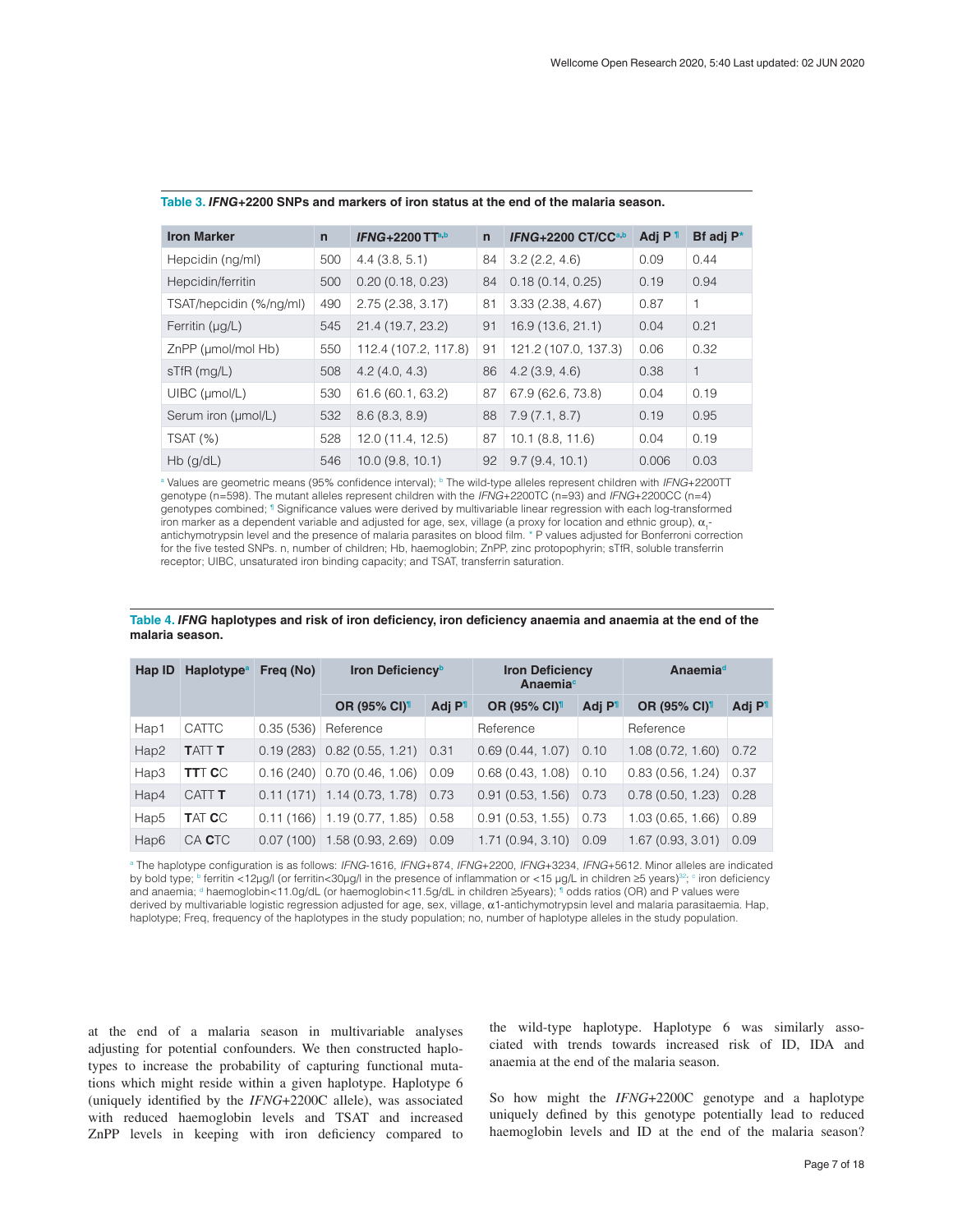<span id="page-7-0"></span>

| Hap          | Hepcidin<br>(ng/ml)           | <b>AdjP</b> <sup>1</sup> | Ferritin<br>(100L) | Adj | (µmol/mol Hb)<br>ZnPP                                                                                                                                                               | .<br>주<br>리 | TSAT<br>(%) | Adj sTfR<br>P <sup>11</sup> (mg/L) | aj<br>Al | 요<br>문의<br>연 | Adj P <sup>1</sup> |
|--------------|-------------------------------|--------------------------|--------------------|-----|-------------------------------------------------------------------------------------------------------------------------------------------------------------------------------------|-------------|-------------|------------------------------------|----------|--------------|--------------------|
|              | CATTC 4.3 (3.7, 5.0)          | Ref                      |                    |     | 19.4 (17.8, 21.1) Ref   115.3 (109.6, 121.3) Ref   11.5 (11.0, 12.1) Ref   4.2 (4.0, 4.3) Ref   10.0 (9.8, 10.1) Ref                                                                |             |             |                                    |          |              |                    |
| TATT         | 4.5(3.5, 5.6)                 | 0.69                     |                    |     | $22.3(19.7, 25.3) 0.06 113.0(105.0, 121.6) 0.41 11.7(11.0, 12.6) 0.99 4.2(4.0, 4.4) 0.76 9.9(9.7, 10.1) 0.22$                                                                       |             |             |                                    |          |              |                    |
|              | <b>TTICC</b> $ 4.3(3.3, 5.5)$ | 0.95                     |                    |     | 24.4 (21.3, 27.9) $0.05$   115.1 (107.3, 123.5) $0.54$   11.3 (10.4, 12.4) $0.58$   4.1 (3.9, 4.4) $0.50$   10.0 (9.7, 10.2)   0.85                                                 |             |             |                                    |          |              |                    |
| CATT         | 5.2(4.0, 6.7)                 | 0.28                     |                    |     | $20.9(17.8, 20.5)$ $0.54$ $103.8(95.9, 112.4)$ $0.26$ $14.9, 14.0)$ $0.09$ $4.0(3.8, 4.3)$ $0.30$ $10.2(9.9, 10.4)$ $0.31$                                                          |             |             |                                    |          |              |                    |
| <b>TATCC</b> | $3.5(2.6, 4.7)$ 0.16          |                          |                    |     | $18.8(16.0, 22.1)$ $0.64$ $10.99.1$ $0.99.5$ , $120.1$ $0.87$ $12.6$ $12.6$ $0.92$ $4.2$ $(4.2, 4.5)$ $0.80$ $10.0$ $(9.8, 10.3)$ $0.74$                                            |             |             |                                    |          |              |                    |
|              | CACTC 3.2 $(2.3, 4.6)$ 0.11   |                          |                    |     | 6.6 (13.4, 20.5) 0.08 123.5 (109.1, 139.8 0.02 9.8 (8.5, 11.3) 0.02 4.2 (3.9, 4.6) 0.28 9.7 (9.3, 10.0) 0.002                                                                       |             |             |                                    |          |              |                    |
|              |                               |                          |                    |     | Values are geometric means (95% confidence interval). "Significance (P) values were derived by multivariable linear regression with each log-transformed iron marker as a dependent |             |             |                                    |          |              |                    |

| $rac{1}{2}$                                  |
|----------------------------------------------|
|                                              |
|                                              |
|                                              |
|                                              |
| 5                                            |
|                                              |
| ;<br>;                                       |
|                                              |
|                                              |
|                                              |
| and markers of iron status at the end of the |
|                                              |
|                                              |
|                                              |
|                                              |
|                                              |
|                                              |
|                                              |
|                                              |
|                                              |
|                                              |
| i                                            |
|                                              |
|                                              |
|                                              |
|                                              |
|                                              |

vauce are geoment, means (30% commenter mervar), rogmitcation (1) vauces were derived by inuity and the pression will redire an ability, haplotype; Hb,<br>variable and adjusted for age, sex, village (a proxy for location and variable and adjusted for age, sex, village (a proxy for location and ethnic group), α1-antichymotrypsin level and the presence of malaria parasites on blood film. Hap, haplotype; Hb, haemoglobin; ZnPP, zinc protopophyrin; sTfR, soluble transferrin receptor; and TSAT, transferrin saturation.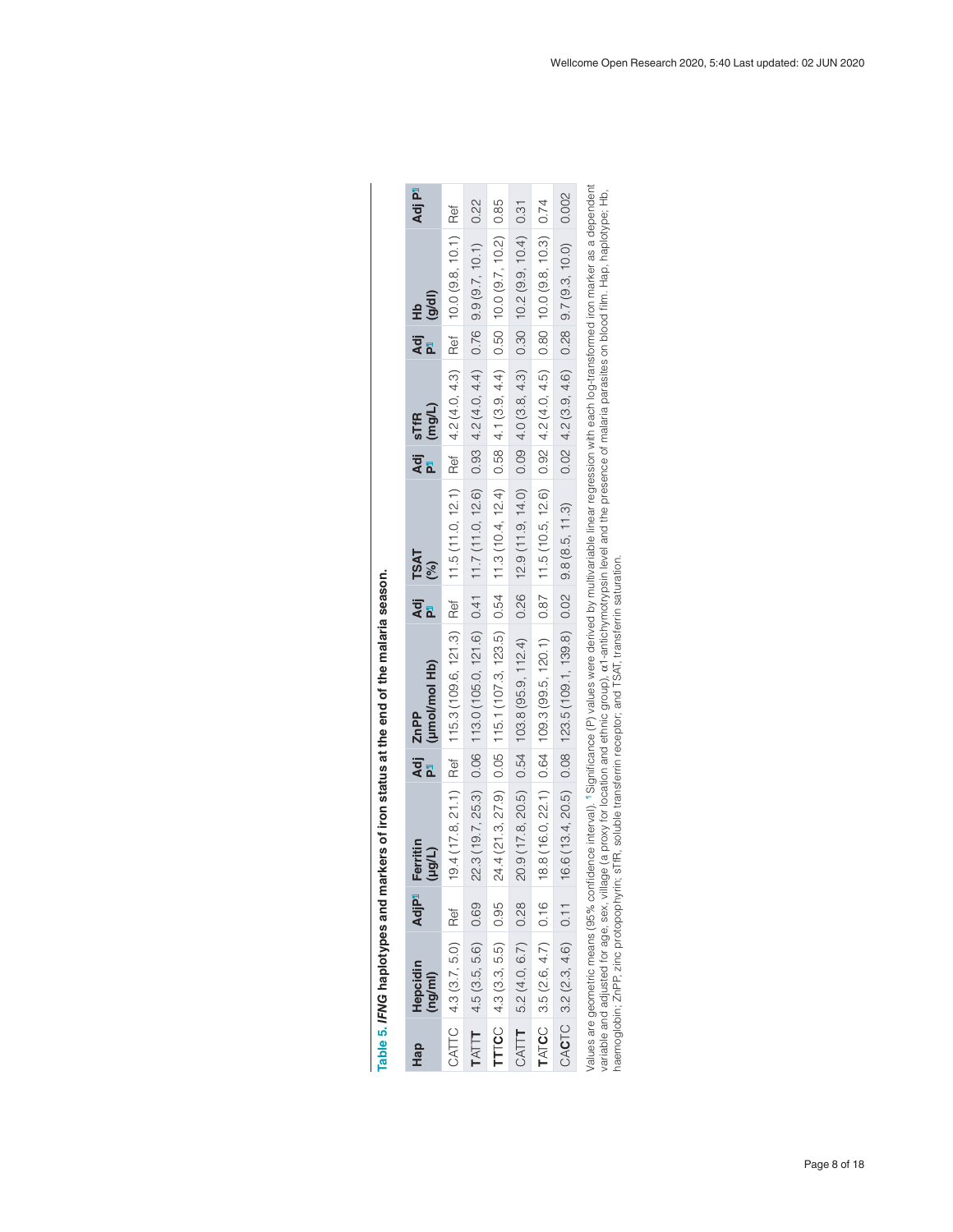A possible explanation may be through increasing *IFNG* gene expression and IFN-γ levels. The *IFNG*+2200C allele was associated with increased IFN-γ levels in Kawasaki disease patients<sup>23</sup>, although another study in patients with ankylosing spondylitis found no difference in IFN-γ levels by *IFNG*+2200 genotype[35.](#page-10-0) Elevated IFN-γ levels promote dyserythropoiesis, anaemia and iron dysregulation. IFN-γ inhibits proliferation of erythroid progenitor cells by disrupting lineage differentiation, blocking renal production of erythropoietin, inhibiting renal iron reabsorption, and reducing red blood cell half-life<sup>[14–16,](#page-9-0)[36](#page-10-0)</sup>. As a type 1 immune response, IFN-γ also induces defensive transcriptional programs within enterocytes resulting in reduced dietary iron absorption<sup>37</sup>. Additionally, IFN-γ promotes iron sequestration in macrophages either directly or through its influence on hepcidin, ferroportin, and DMT1<sup>17-20</sup>. These responses reduce circulating transferrin-bound iron, which is required by *Plasmodium* parasites for metabolism and proliferation<sup>38</sup>. In keeping with this, we observed decreased ferritin levels and TSAT and increased ZnPP levels in children carrying the *IFNG*+2200C haplotype. Lower haemoglobin levels may also translate into reduced amino acid availability for *Plasmodium* parasites<sup>39</sup> and hence protection against blood-stage parasitaemia. Indeed, we observed that the *IFNG*+2200C SNP was associated with protection against malaria parasitaemia at the end of the malaria season (adj. OR 0.40; Bonferroni adj. P=0.03).

The influence of the *IFNG*+2200C allele on haemoglobin and iron status was only observed at the end of the malaria season. We hypothesized that the effects of this SNP may be most marked when expression of *IFNG* is upregulated, such as during malaria infections<sup>13,[24](#page-9-0)</sup>. This also highlights the influence of gene-environment interactions in promoting disease, in this case ID, IDA and anaemia. It is unlikely that the decreased haemoglobin levels observed in individuals carrying the *IFNG*+2200C allele was due to increased malaria since these children had reduced prevalence of malaria parasitaemia at the end of the malaria season. It is possible that higher IFN-γ levels, putatively produced by *IFNG*+2200C carriers, may induce a protective proinflammatory response against malaria<sup>[13,](#page-9-0)[40](#page-10-0)</sup>, but at the expense of iron homeostasis. The *IFNG*+874TT (rs2430561) genotype, located at the first intron coinciding with the NFkB binding region, has also been associated with higher production of IFN- $\gamma^{22,35,41}$  $\gamma^{22,35,41}$  $\gamma^{22,35,41}$  $\gamma^{22,35,41}$ . However, studies have found no association between *IFNG*+874TT and malaria<sup>25</sup> or aplastic anaemia[42](#page-10-0), and in our study we observed a trend towards a decreased risk of ID in these individuals. Further investigations are required on a cellular level to explore putative functional effects of *IFNG* genotypes on IFN-γ levels and iron status.

To our knowledge, this is the first study examining the role of *IFNG* gene polymorphisms in relation to iron status. We found that the *IFNG*+2200C (rs1861493) allele, and a haplotype defined by this allele, were associated with reduced haemoglobin levels and a trend towards ID at the end of the malaria season, a finding that may be due to increased IFN-γ levels<sup>23</sup>. However, our study had a number of important limitations and our findings should be viewed with considerable caution. The study was conducted in a single site and had relatively small numbers ( $n = 756$ ). Additionally, many of our findings were of marginal significance with wide confidence intervals and lost statistical significance after correction for multiple testing with Bonferroni adjustment. It is also unclear if our findings have clinical relevance at an individual level. The *IFNG*+2200C SNP may also be in linkage disequilibrium (LD) with another genetic variant within the haplotype that might influence IFN-γ levels and / or measures of iron status in Gambian populations. Finally, we did not measure IFN-γ levels to determine if they differed between genotypes at the end of the malaria season. Thus, our findings need to be examined in larger populationbased studies, in other malaria-exposed populations, and functional assays are needed to identify whether genetic variation in the *IFNG* gene influences iron status. However, our study supports the hypothesis that preventing and treating malaria infection may improve haemoglobin levels and iron status in African children<sup>[8](#page-9-0)</sup>.

## **Data availability**

## Underlying data

Havard Dataverse: Replication Data for: Interferon-gamma polymorphisms and risk of iron deficiency and anaemia in Gambian children, <https://doi.org/10.7910/DVN/2NKJID>[43.](#page-10-0) This project contains the following underlying data:

- IFNG\_final\_data\_v2 (dataset containing demographic information and results of laboratory assays for participants included in the study).
- IFNG\_analysis\_KM (contains the codes used for data analysis).
- KMokaya\_IFNG\_Codebook (contains variable description and labels).
- Data are available under the terms of the Creative [Commons Attribution 4.0 International license](https://creativecommons.org/licenses/by/4.0/legalcode) (CC-BY 4.0).

#### Extended Data

Figshare: *IFNG* polymorphisms in Gambian children and risk of iron deficiency and anaemia, [https://doi.org/10.6084/](https://doi.org/10.6084/m9.figshare.11807277.v6) [m9.figshare.11807277.v6](https://doi.org/10.6084/m9.figshare.11807277.v6)<sup>29</sup>.

This project contains the following extended data:

Extended datafile 1. Assayed *IFNG* single nucleotide polymorphisms

Extended datafile 2. Agena Biosciences (formerly SEQUE-NOM) MassARRAY® primer-extension definitions data for the five *IFNG* polymorphisms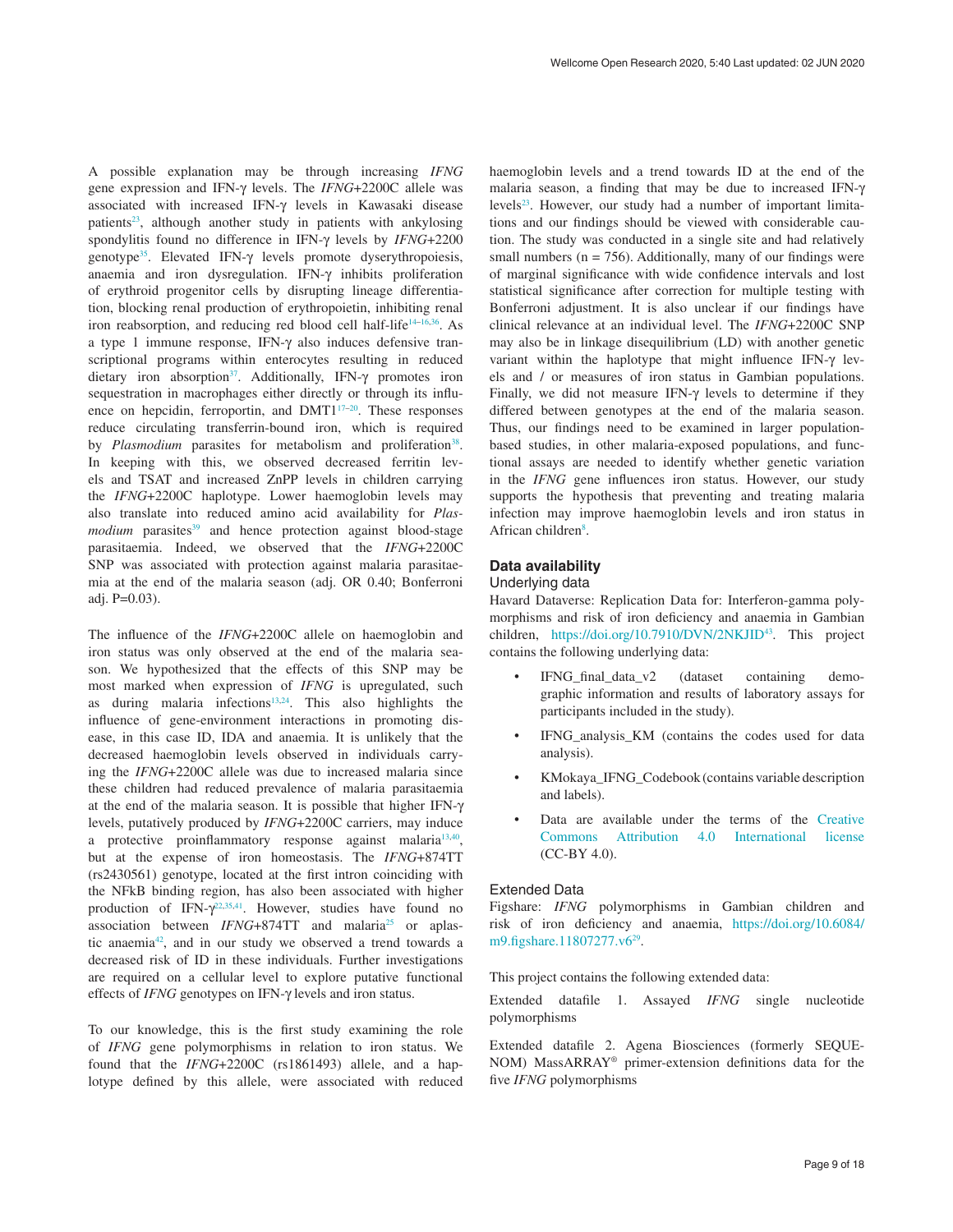<span id="page-9-0"></span>Extended datafile 3. Markers of iron status at the end of the malaria season in children with sickle cell trait and glucose-6-phosphate dehydrogenase deficiency

Extended datafile 4. *IFNG* single nucleotide polymorphisms and risk of malaria parasitemia at the start and end of the malaria season

Extended datafile 5. *IFNG* genotypes and risk of iron deficiency, iron deficiency anaemia and anaemia at the start of the malaria season

Data are available under the terms of the [Creative Commons](https://creativecommons.org/licenses/by/4.0/legalcode)  [Attribution 4.0 International license](https://creativecommons.org/licenses/by/4.0/legalcode) (CC-BY 4.0).

#### Acknowledgements

We thank the children that took part in this study and their parents. We would also like to thank the Keneba fieldworkers for their assistance in the field and laboratory. This manuscript was submitted for publication with the permission of the Director of the Kenya Medical Research Institute (KEMRI).

#### **References**

- 1. World Health Organization: **World malaria report 2019.** 2019. **[Reference](https://apps.who.int/iris/rest/bitstreams/1262394/retrieve) Source**
- 2. Snow RW, Sartorius B, Kyalo D, *et al.*: **The prevalence of** *Plasmodium falciparum* in sub-Saharan Africa since 1900. *Nature.* 2017; 550(7677): 515–8.<br><mark>PubMed [Abstract](http://www.ncbi.nlm.nih.gov/pubmed/29019978) | [Publisher](http://dx.doi.org/10.1038/nature24059) Full Text | [Free](http://www.ncbi.nlm.nih.gov/pmc/articles/5660624) Full Text</mark>
- 3. World Health Organization: **The global prevalence of anaemia in 2011.** 2015. **[Reference](https://apps.who.int/iris/bitstream/handle/10665/177094/9789241564960_eng.pdf;jsessionid=5186C8EF5E807A1FD61DC99E2730DC93?sequence=1) Source**
- 4. Kassebaum NJ, Jasrasaria R, Naghavi M, *et al.*: **A systematic analysis of global anemia burden from 1990 to 2010.** *Blood.* 2014; **123**(5): 615–24. **PubMed [Abstract](http://www.ncbi.nlm.nih.gov/pubmed/24297872)** | **[Publisher](http://dx.doi.org/10.1182/blood-2013-06-508325) Full Text** | **[Free](http://www.ncbi.nlm.nih.gov/pmc/articles/3907750) Full Text**
- 5. Markova V, Holm C, Pinborg AB, *et al.*: **Impairment of the Developing Human Brain in Iron Deficiency: Correlations to Findings in Experimental Animals and Prospects for Early Intervention Therapy.** *Pharmaceuticals (Basel).* 2019; **12**(3): 120.

**PubMed [Abstract](http://www.ncbi.nlm.nih.gov/pubmed/31416268)** | **[Publisher](http://dx.doi.org/10.3390/ph12030120) Full Text** | **[Free](http://www.ncbi.nlm.nih.gov/pmc/articles/6789712) Full Text**

- 6. Georgieff MK: **Long-term brain and behavioral consequences of early iron deficiency.** *Nutr Rev.* 2011; **69 Suppl 1**: S43–S8. **PubMed [Abstract](http://www.ncbi.nlm.nih.gov/pubmed/22043882)** | **[Publisher](http://dx.doi.org/10.1111/j.1753-4887.2011.00432.x) Full Text** | **[Free](http://www.ncbi.nlm.nih.gov/pmc/articles/3266848) Full Text**
- 7. GBD 2016 Disease and Injury Incidence and Prevalence Collaborators: **Global, regional, and national incidence, prevalence, and years lived with disability for 328 diseases and injuries for 195 countries, 1990-2016: a systematic analysis for the Global Burden of Disease Study 2016.** *Lancet.* 2017; **390**(10100): 1211–
	- 59. **PubMed [Abstract](http://www.ncbi.nlm.nih.gov/pubmed/28919117)** | **[Publisher](http://dx.doi.org/10.1016/S0140-6736(17)32154-2) Full Text** | **[Free](http://www.ncbi.nlm.nih.gov/pmc/articles/5605509) Full Text**
- 8. Muriuki JM, Atkinson SH: **How Eliminating Malaria May Also Prevent Iron Deficiency in African Children.** *Pharmaceuticals (Basel).* 2018; **11**(4): 96. **PubMed [Abstract](http://www.ncbi.nlm.nih.gov/pubmed/30275421)** | **[Publisher](http://dx.doi.org/10.3390/ph11040096) Full Text** | **[Free](http://www.ncbi.nlm.nih.gov/pmc/articles/6315967) Full Text**
- 9. Spottiswoode N, Duffy PE, Drakesmith H: **Iron, anemia and hepcidin in malaria.** *Front Pharmacol.* 2014; **5**: 125. **PubMed [Abstract](http://www.ncbi.nlm.nih.gov/pubmed/24910614)** | **[Publisher](http://dx.doi.org/10.3389/fphar.2014.00125) Full Text** | **[Free](http://www.ncbi.nlm.nih.gov/pmc/articles/4039013) Full Text**
- 10. Atkinson SH, Armitage AE, Khandwala S, *et al.*: **Combinatorial effects of malaria season, iron deficiency, and inflammation determine plasma hepcidin concentration in African children.** *Blood.* 2014; **123**(21): 3221–9. **PubMed [Abstract](http://www.ncbi.nlm.nih.gov/pubmed/24596418)** | **[Publisher](http://dx.doi.org/10.1182/blood-2013-10-533000) Full Text** | **[Free](http://www.ncbi.nlm.nih.gov/pmc/articles/4046425) Full Text**
- 11. Atkinson SH, Rockett KA, Morgan G, *et al.*: **Tumor necrosis factor SNP haplotypes are associated with iron deficiency anemia in West African children.** *Blood.* 2008; **112**(10): 4276–83. **PubMed [Abstract](http://www.ncbi.nlm.nih.gov/pubmed/18716131)** | **[Publisher](http://dx.doi.org/10.1182/blood-2008-06-162008) Full Text** | **[Free](http://www.ncbi.nlm.nih.gov/pmc/articles/2581977) Full Text**
- 12. Frosch AE, Ondigo BN, Ayodo GA, *et al.*: **Decline in childhood iron deficiency after interruption of malaria transmission in highland Kenya.** *Am J Clin Nutr.* 2014; **100**(3): 968–73. **PubMed [Abstract](http://www.ncbi.nlm.nih.gov/pubmed/25080460)** | **[Publisher](http://dx.doi.org/10.3945/ajcn.114.087114) Full Text** | **[Free](http://www.ncbi.nlm.nih.gov/pmc/articles/4135504) Full Text**
- 13. McCall MB, Sauerwein RW: **Interferon-**γ**--central mediator of protective immune responses against the pre-erythrocytic and blood stage of malaria.** *J Leukoc Biol.* 2010; **88**(6): 1131–43. **PubMed [Abstract](http://www.ncbi.nlm.nih.gov/pubmed/20610802)** | **[Publisher](http://dx.doi.org/10.1189/jlb.0310137) Full Text**
- 14. Zoumbos NC, Djeu JY, Young NS: **Interferon is the suppressor of hematopoiesis generated by stimulated lymphocytes** *in vitro***.** *J Immunol.* 1984; **133**(2): 769–74. **PubMed [Abstract](http://www.ncbi.nlm.nih.gov/pubmed/6203978)**
- 15. Libregts SF, Gutiérrez L, de Bruin AM, *et al.*: **Chronic IFN-**γ **production in mice induces anemia by reducing erythrocyte life span and inhibiting erythropoiesis through an IRF-1/PU.1 axis.** *Blood.* 2011; **118**(9): 2578–88. **PubMed [Abstract](http://www.ncbi.nlm.nih.gov/pubmed/21725055)** | **[Publisher](http://dx.doi.org/10.1182/blood-2010-10-315218) Full Text**
- 16. Lin FC, Karwan M, Saleh B, et al.: IFN- $\gamma$  causes aplastic anemia by altering<br>hematopoietic stem/progenitor cell composition and disrupting lineage

**differentiation.** *Blood.* 2014; **124**(25): 3699–708. **PubMed [Abstract](http://www.ncbi.nlm.nih.gov/pubmed/25342713)** | **[Publisher](http://dx.doi.org/10.1182/blood-2014-01-549527) Full Text** | **[Free](http://www.ncbi.nlm.nih.gov/pmc/articles/4263980) Full Text**

- 17. Frazier MD, Mamo LB, Ghio AJ, *et al.*: **Hepcidin expression in human airway epithelial cells is regulated by interferon-**γ**.** *Respir Res.* 2011; **12**(1): 100. **PubMed [Abstract](http://www.ncbi.nlm.nih.gov/pubmed/21810240)** | **[Publisher](http://dx.doi.org/10.1186/1465-9921-12-100) Full Text** | **[Free](http://www.ncbi.nlm.nih.gov/pmc/articles/3160958) Full Text**
- 18. Nairz M, Fritsche G, Brunner P, *et al.*: **Interferon-gamma limits the availability of iron for intramacrophage** *Salmonella typhimurium***.** *Eur J Immunol.* 2008; **38**(7): 1923–36. **PubMed [Abstract](http://www.ncbi.nlm.nih.gov/pubmed/18581323)** | **[Publisher](http://dx.doi.org/10.1002/eji.200738056) Full Text**
- 19. Ludwiczek S, Aigner E, Theurl I, *et al.*: **Cytokine-mediated regulation of iron transport in human monocytic cells.** *Blood.* 2003; **101**(10): 4148–54. **PubMed [Abstract](http://www.ncbi.nlm.nih.gov/pubmed/12522003)** | **[Publisher](http://dx.doi.org/10.1182/blood-2002-08-2459) Full Text**
- 20. Byrd TF, Horwitz MA: **Regulation of transferrin receptor expression and ferritin** content in human mononuclear phagocytes. Coordinate upregulation by iron<br>transferrin and downregulation by interferon gamma. J Clin Invest. 1993; 91(3): 969–76. **PubMed [Abstract](http://www.ncbi.nlm.nih.gov/pubmed/8450071)** | **[Publisher](http://dx.doi.org/10.1172/JCI116318) Full Text** | **[Free](http://www.ncbi.nlm.nih.gov/pmc/articles/288049) Full Text**
- 21. Raballah E, Kempaiah P, Karim Z, *et al.*: **CD4 T-cell expression of IFN-**γ **and IL-17 in pediatric malarial anemia.** *PLoS One.* 2017; **12**(4): e0175864. **PubMed [Abstract](http://www.ncbi.nlm.nih.gov/pubmed/28426727)** | **[Publisher](http://dx.doi.org/10.1371/journal.pone.0175864) Full Text** | **[Free](http://www.ncbi.nlm.nih.gov/pmc/articles/5398558) Full Text**
- 22. Pravica V, Perrey C, Stevens A, *et al.*: **A single nucleotide polymorphism in** the first intron of the human IFN-gamma gene: absolute correlation with a<br>polymorphic CA microsatellite marker of high IFN-gamma production. Hum *Immunol.* 2000; **61**(9): 863–6. **PubMed [Abstract](http://www.ncbi.nlm.nih.gov/pubmed/11053629)** | **[Publisher](http://dx.doi.org/10.1016/s0198-8859(00)00167-1) Full Text**
- 23. Huang YH, Hsu YW, Lu HF, *et al.*: **Interferon-gamma Genetic Polymorphism and Expression in Kawasaki Disease.** *Medicine (Baltimore).* 2016; **95**(17): e3501. **PubMed [Abstract](http://www.ncbi.nlm.nih.gov/pubmed/27124053)** | **[Publisher](http://dx.doi.org/10.1097/MD.0000000000003501) Full Text** | **[Free](http://www.ncbi.nlm.nih.gov/pmc/articles/4998716) Full Text**
- 24. Cabantous S, Poudiougou B, Traore A, *et al.*: **Evidence that interferon-gamma plays a protective role during cerebral malaria.** *J Infect Dis.* 2005; **192**(5): 854– 60.

#### **PubMed [Abstract](http://www.ncbi.nlm.nih.gov/pubmed/16088835)** | **[Publisher](http://dx.doi.org/10.1086/432484) Full Text**

25. Koch O, Rockett K, Jallow M, *et al.*: **Investigation of malaria susceptibility determinants in the IFNG/IL26/IL22 genomic region.** *Genes Immun.* 2005; **6**(4): 312–8.

#### **PubMed [Abstract](http://www.ncbi.nlm.nih.gov/pubmed/15858598)** | **[Publisher](http://dx.doi.org/10.1038/sj.gene.6364214) Full Text**

26. Atkinson SH, Rockett K, Sirugo G, *et al.*: **Seasonal childhood anaemia in West Africa is associated with the haptoglobin 2-2 genotype.** *PLoS Med.* 2006; **3**(5):  $6172$ 

#### **PubMed [Abstract](http://www.ncbi.nlm.nih.gov/pubmed/16637741)** | **[Publisher](http://dx.doi.org/10.1371/journal.pmed.0030172) Full Text** | **[Free](http://www.ncbi.nlm.nih.gov/pmc/articles/1450017) Full Text**

- 27. Yamanishi H, Iyama S, Yamaguchi Y, *et al.*: **Total iron-binding capacity calculated from serum transferrin concentration or serum iron concentration and unsaturated iron-binding capacity.** *Clin Chem.* 2003; **49**(1): 175–8. **PubMed [Abstract](http://www.ncbi.nlm.nih.gov/pubmed/12507977)** | **[Publisher](http://dx.doi.org/10.1373/49.1.175) Full Text**
- 28. Donker AE, Galesloot TE, Laarakkers CM, *et al.*: **Standardized serum hepcidin values in Dutch children: Set point relative to body iron changes during childhood.** *Pediatr Blood Cancer.* 2020; **67**(3): e28038. **PubMed [Abstract](http://www.ncbi.nlm.nih.gov/pubmed/31724793)** | **[Publisher](http://dx.doi.org/10.1002/pbc.28038) Full Text**
- 29. Abuga KM, Robert KA, Muriuki J, *et al.*: **IFNG polymorphisms in Gambian children and risk of iron deficiency and anaemia.** *figshare.* Figure. 2020. **<http://www.doi.org/10.6084/m9.figshare.11807277.v6>**
- 30. Hanchard N, Diakite M, Koch O, *et al.*: **Implications of inter-population linkage disequilibrium patterns on the approach to a disease association study in the human MHC class III.** *Immunogenetics.* 2006; **58**(5–6): 465–70. **PubMed [Abstract](http://www.ncbi.nlm.nih.gov/pubmed/16738941)** | **[Publisher](http://dx.doi.org/10.1007/s00251-006-0118-1) Full Text**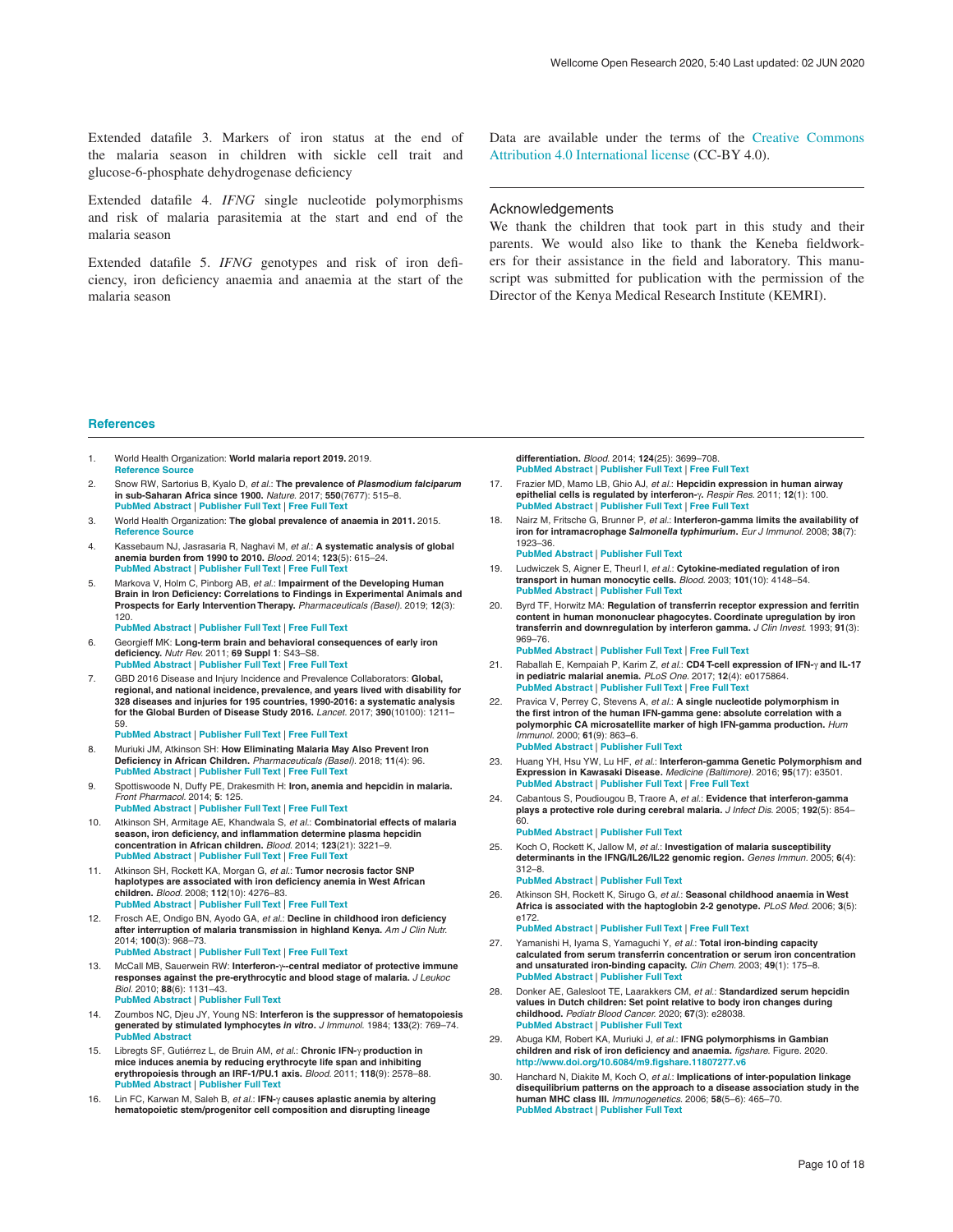- <span id="page-10-0"></span>31. Stephens M, Scheet P: **Accounting for decay of linkage disequilibrium in haplotype inference and missing-data imputation.** *Am J Hum Genet.* 2005; **76**(3): 449–62. **PubMed [Abstract](http://www.ncbi.nlm.nih.gov/pubmed/15700229)** | **[Publisher](http://dx.doi.org/10.1086/428594) Full Text** | **[Free](http://www.ncbi.nlm.nih.gov/pmc/articles/1196397) Full Text**
- 32. World Health Organization: **Serum ferritin concentrations for the assessment of iron status and iron deficiency in populations**. 2011. **[Reference](https://www.who.int/vmnis/indicators/serum_ferritin.pdf) Source**
- 33. World Health Organization: **Iron deficiency anemia. assessment, prevention, and control: A guide for programme managers**. 2001. **[Reference](https://www.who.int/nutrition/publications/en/ida_assessment_prevention_control.pdf) Source**
- 34. Shaffer JP: **Multiple hypothesis testing.** *Ann Rev Psychol.* 1995; **46**(1): 561–84. **[Publisher](http://dx.doi.org/10.1146/annurev.ps.46.020195.003021) Full Text**
- 35. Xu H, Li B: **Effect of Interferon-γ Polymorphisms on Ankylosing Spondylitis: A Case-Control Study.** *Med Sci Monit.* 2017; **23**(1): 4126–31. **PubMed [Abstract](http://www.ncbi.nlm.nih.gov/pubmed/28843049)** | **[Publisher](http://dx.doi.org/10.12659/msm.902822) Full Text** | **[Free](http://www.ncbi.nlm.nih.gov/pmc/articles/5584821) Full Text**
- 36. Vannucchi AM, Grossi A, Rafanelli D, *et al.*: **Inhibition of erythropoietin production** *in vitro* **by human interferon gamma.** *Br J Haematol.* 1994; **87**(1): 18–23. **PubMed [Abstract](http://www.ncbi.nlm.nih.gov/pubmed/7947242)** | **[Publisher](http://dx.doi.org/10.1111/j.1365-2141.1994.tb04864.x) Full Text**
- 37. Colgan SP, Parkos CA, Matthews JB, *et al.*: I**nterferon-gamma induces a cell**<br>surface phenotype switch on T84 intestinal epithelial cells. Am J Physiol. 1994; **267**(2 Pt 1): C402–10. **PubMed [Abstract](http://www.ncbi.nlm.nih.gov/pubmed/8074176)** | **[Publisher](http://dx.doi.org/10.1152/ajpcell.1994.267.2.C402) Full Text**
- 38. Pollack S, Fleming J: *Plasmodium falciparum* **takes up iron from transferrin.** *Br J Haematol.* 1984; **58**(2): 289–93. **PubMed [Abstract](http://www.ncbi.nlm.nih.gov/pubmed/6383456)** | **[Publisher](http://dx.doi.org/10.1111/j.1365-2141.1984.tb06087.x) Full Text**
- 39. Liu J, Istvan ES, Gluzman IY, *et al.*: *Plasmodium falciparum* **ensures its amino acid supply with multiple acquisition pathways and redundant proteolytic enzyme systems.** *Proc Natl Acad Sci U S A.* 2006; **103**(23): 8840–5. **PubMed [Abstract](http://www.ncbi.nlm.nih.gov/pubmed/16731623)** | **[Publisher](http://dx.doi.org/10.1073/pnas.0601876103) Full Text** | **[Free](http://www.ncbi.nlm.nih.gov/pmc/articles/1470969) Full Text**
- 40. D'Ombrain MC, Robinson LJ, Stanisic DI, *et al.*: **Association of early interferon**gamma production with immunity to clinical malaria: a longitudinal study<br>among Papua New Guinean children. *Clin Infect Dis.* 2008; 47(11): 1380–7. **PubMed [Abstract](http://www.ncbi.nlm.nih.gov/pubmed/18947328)** | **[Publisher](http://dx.doi.org/10.1086/592971) Full Text**
- 41. Sallakci N, Coskun M, Berber Z, *et al.*: **Interferon-gamma gene+874T-A polymorphism is associated with tuberculosis and gamma interferon response.** *Tuberculosis (Edinb).* 2007; **87**(3): 225–30. **PubMed [Abstract](http://www.ncbi.nlm.nih.gov/pubmed/17276141)** | **[Publisher](http://dx.doi.org/10.1016/j.tube.2006.10.002) Full Text**
- 42. Razi B, Alizadeh S, Imani D, *et al.*: **Interferon-Gamma +874 (T/A) Polymorphism and Susceptibility to Aplastic Anemia: A Systematic Review and Meta-Analysis.** *Evid Based Med Pract.* 2017; **3**(112): 2. **[Publisher](http://dx.doi.org/10.4172/2471-9919.1000112) Full Text**
- 43. Abuga KM, Rockett KA, Muriuki JM, et al.: Replication Data for: Interferon-<br>gamma polymorphisms and risk of iron deficiency and anaemia in Gambian **children.** Harvard Dataverse, V1. 2020. **<http://www.doi.org/10.7910/DVN/2NKJID>**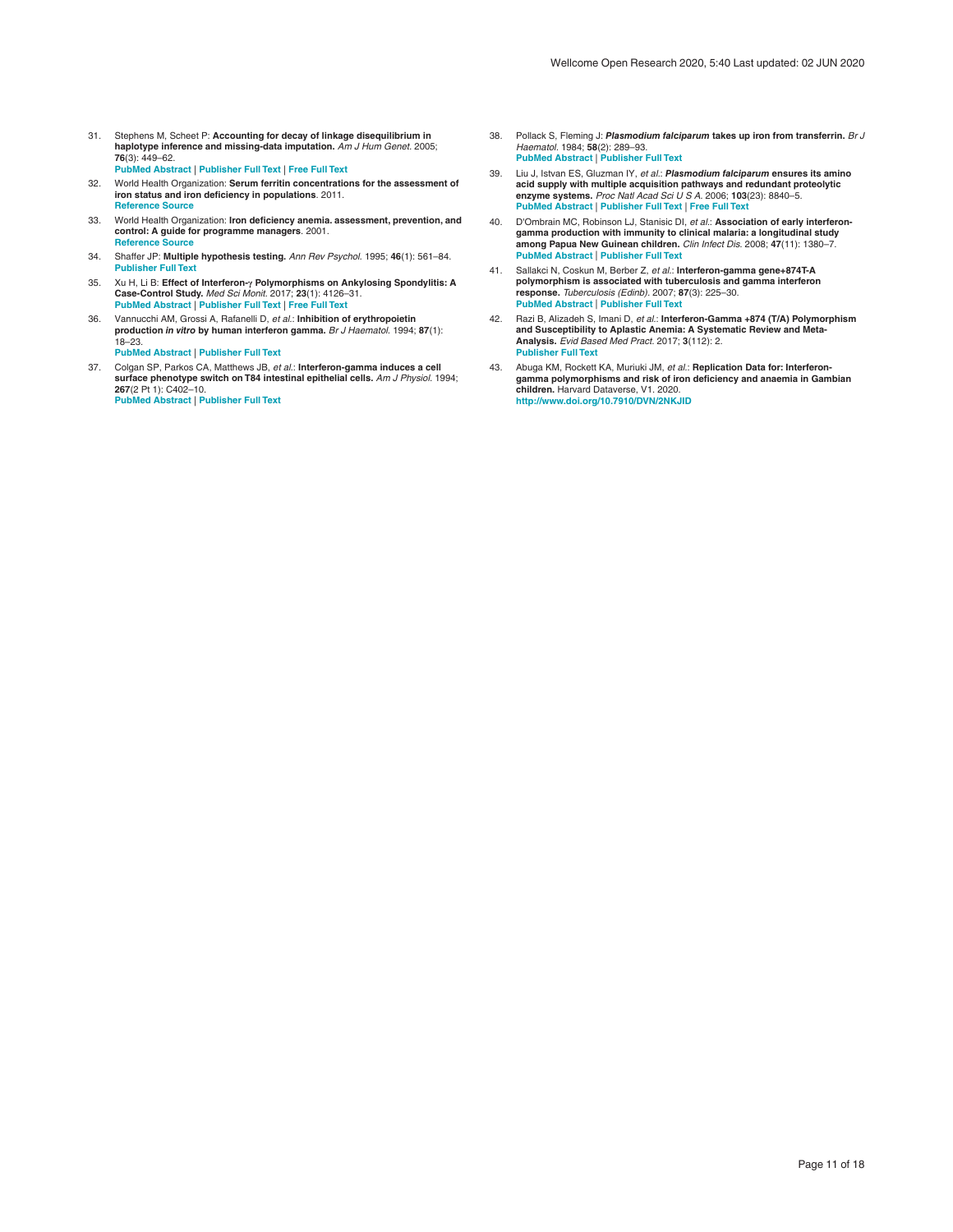# **Open Peer Review**

# **Current Peer Review Status:**

**Version 1**

Reviewer Report 05 May 2020

<https://doi.org/10.21956/wellcomeopenres.17270.r38445>

**© 2020 Silvestri L.** This is an open access peer review report distributed under the terms of the [Creative Commons](https://creativecommons.org/licenses/by/4.0/) [Attribution License](https://creativecommons.org/licenses/by/4.0/), which permits unrestricted use, distribution, and reproduction in any medium, provided the original work is properly cited.



# **Laura Silvestri**

Regulation of Iron Metabolism Unit, Division of Genetics and Cell Biology, San Raffaele Scientific Institute, Milan, Italy

In this paper Abuga et al investigate the role of IFNG SNPs in influencing iron deficiency (ID) and iron deficiency anemia (IDA) in Gambian children over a malaria season. They identify a SNP, IFNG+2200C, located in intron 3, associated with a reduced risk of malaria parasitemia, reduced Hb, and a trend towards ID and IDA. The authors conclude that although more studies are needed to assess the role of IFNG SNPs in ID and IDA, this represents the first study that investigates the association of IFNG genetic variants with iron status.

The study is well conducted and of interest. I have only minor comments:

- 1. Serum hepcidin levels are influenced by circadian rhythm and serum/iron stores. Please indicate at what time of the day blood was drawn. To "normalize" serum hepcidin to body iron concentration, the hepcidin/ferritin or hepcidin/TSAT ratio should be shown in Table 1 and Table 3 (as in Donker et al., Pediatric Blood and Cancer 20[1](#page-11-0)9<sup>1</sup>).
- 2. In the M&M section, the authors claim that some children are carriers of the HbAS, and G6PD deficiency. Is it possible to present the hematological and iron data (in Table 1 and Table 3) related to these children?

# **References**

Yes

<span id="page-11-0"></span>1. Donker AE, Galesloot TE, Laarakkers CM, Klaver SM, et al.: Standardized serum hepcidin values in Dutch children: Set point relative to body iron changes during childhood.*Pediatr Blood Cancer*. **67** (3): e28038 [PubMed Abstract](http://www.ncbi.nlm.nih.gov/pubmed/31724793) | [Publisher Full Text](https://doi.org/10.1002/pbc.28038)

# **Is the work clearly and accurately presented and does it cite the current literature?** Yes

# **Is the study design appropriate and is the work technically sound?**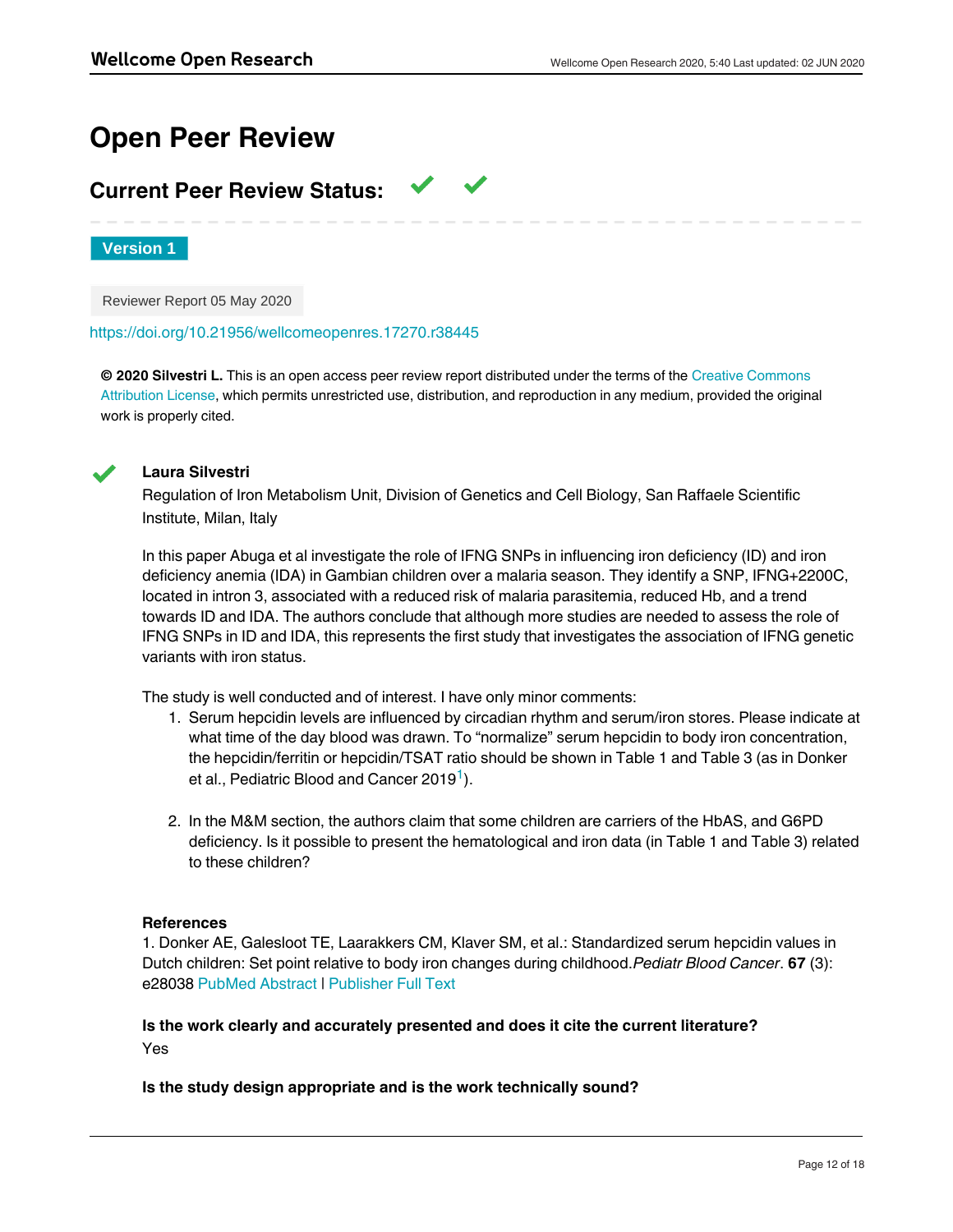Yes

**Are sufficient details of methods and analysis provided to allow replication by others?** Yes

**If applicable, is the statistical analysis and its interpretation appropriate?** I cannot comment. A qualified statistician is required.

**Are all the source data underlying the results available to ensure full reproducibility?** Yes

**Are the conclusions drawn adequately supported by the results?** Yes

*Competing Interests:* No competing interests were disclosed.

*Reviewer Expertise:* Laura Silvestri has long-term expertise in the characterization of molecular mechanisms responsible for the pathogenesis of iron/hepcidin-related disorders as Hereditary Hemochromatosis, beta-thalassemia, and iron refractory iron deficiency anemia (IRIDA).

**I confirm that I have read this submission and believe that I have an appropriate level of expertise to confirm that it is of an acceptable scientific standard.**

Author Response 27 May 2020

**Sarah Atkinson**, KEMRI-Wellcome Trust Research Programme, Kilifi, Kenya

Thank you for your helpful comments.

1. **a) Serum hepcidin levels are influenced by circadian rhythm and serum/iron stores. Please indicate at what time of the day blood was drawn.**

*Response: Thank you, Blood was drawn from the participants in the morning hours (between 6 and 11AM). We have updated the study design section to indicate the time of sample collection.*

*Methods, under Study design:* "*All children had a clinical examination and a blood sample collected in the morning between 6 and 11 am for full blood count, malaria film, and biomarkers of iron status and inflammation at the start and end of the malaria season."*

**b) To "normalize" serum hepcidin to body iron concentration, the hepcidin/ferritin or hepcidin/TSAT ratio should be shown in Table 1 and Table 3 (as in Donker et al., Pediatric Blood and Cancer 2019).**

*Response: Thank you for the suggestion. We have added hepcidin/ferritin and transferrin saturation (TSAT)/hepcidin ratios to tables 1 and 3. We have also made the following changes:*

*Methods section under laboratory methods: Hepcidin/ferritin and TSAT/hepcidin ratios were also calculated*. 1

*Results section under Characteristics of participants: We found that hepcidin and hepcidin/ferritin ratio decreased while the TSAT/hepcidin ratio increased across the malaria season in keeping with*

*the need for increased erythropoiesis and increased rates of iron absorption at the end of the*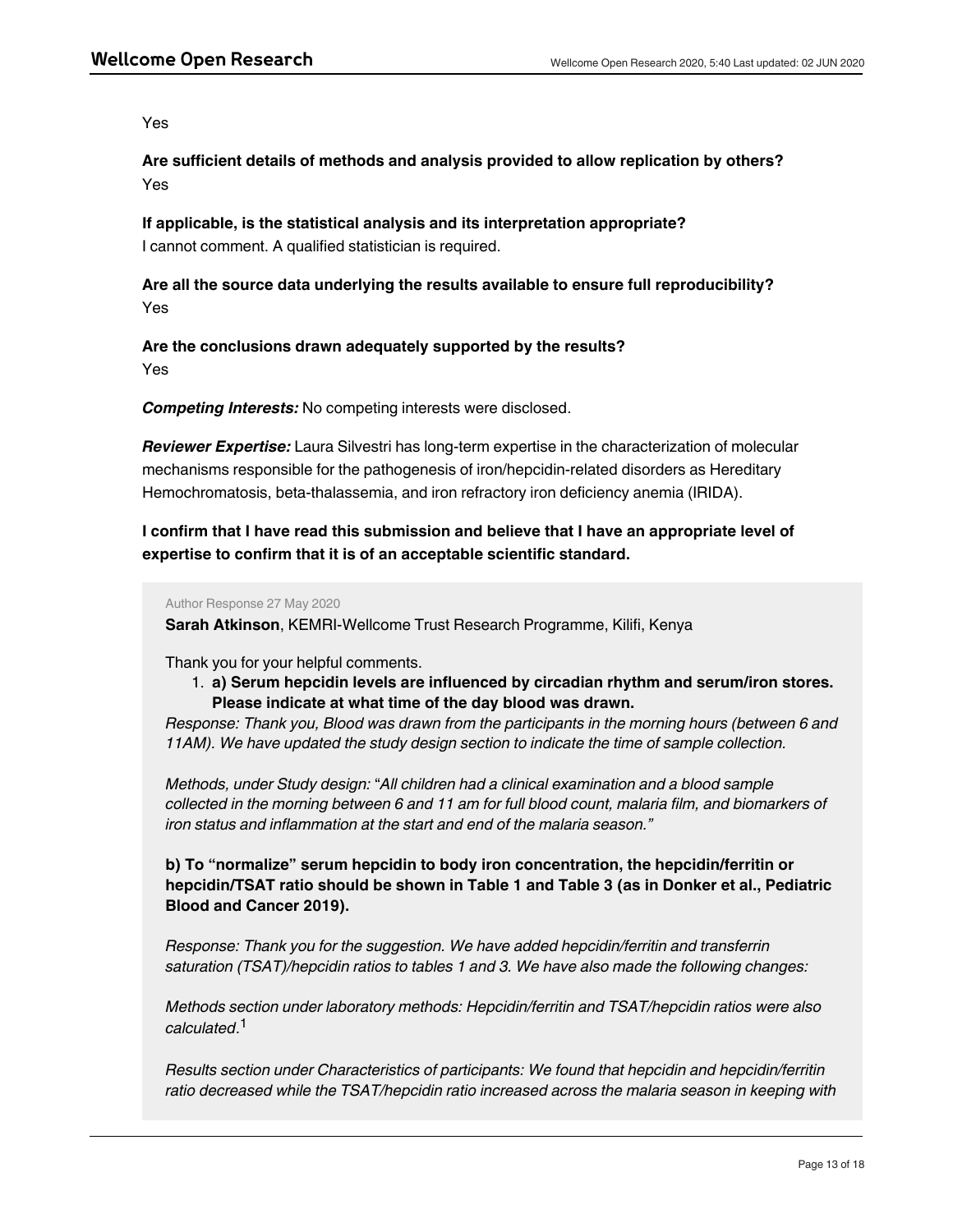*the need for increased erythropoiesis and increased rates of iron absorption at the end of the malaria season.*

**2. In the M&M section, the authors claim that some children are carriers of the HbAS, and G6PD deficiency. Is it possible to present the haematological and iron data (in Table 1 and Table 3) related to these children?**

*Response: Thank you for this suggestion. We have now added haemoglobin and iron biomarker data for children with HbAS and G6PD deficiency as a Supplementary file (Extended datafile 3) that can be accessed on Figshare (<https://doi.org/10.6084/m9.figshare.11807277>.v6). We have also made the following changes to the Results section:*

*Results under Characteristics of participants: "A total of 99/751 (13.2%) children carried sickle cell trait (HbAS) and 136/683 (19.9%) children G6PD deficiency and the effects of these polymorphisms on iron status and anaemia are shown in Extended datafile 3. At the start of the 2 malaria season we found little difference in iron status in children with HbAS and G6PD deficiency compared to those with wild-type. At the end of the malaria season, children carrying HbAS had lower zinc protoporphyrin levels (97.0 [95% CI 87.0, 108.2]) compared to those with HbAA (115.9 [95% CI 110.6, 121.3]; adj. P = 0.05) and children with G6PD deficiency had lower haemoglobin levels (9.7 g/dl [95% CI 9.4, 10.0]) than those with G6PD wild-type genotype (10.0 g/dl [95% CI 9.9, 10.2]; adj. P = 0.01)."*

# **References**

1. Donker AE, Galesloot TE, Laarakkers CM, Klaver SM, Bakkeren DL, Swinkels DW. Standardized serum hepcidin values in Dutch children: Set point relative to body iron changes during childhood. *Pediatr Blood Cancer* 2020; **67**(3): e28038.

2. Abuga KM, Robert KA, Muriuki JM, et al. IFNG polymorphisms in Gambian children and risk of iron deficiency and anaemia. 2020.<https://doi.org/10.6084/m9.figshare.11807277>.

*Competing Interests:* No competing interests were disclosed.

Reviewer Report 23 April 2020

<https://doi.org/10.21956/wellcomeopenres.17270.r38239>

**© 2020 Ong'echa J.** This is an open access peer review report distributed under the terms of the [Creative Commons](https://creativecommons.org/licenses/by/4.0/) [Attribution License](https://creativecommons.org/licenses/by/4.0/), which permits unrestricted use, distribution, and reproduction in any medium, provided the original work is properly cited.



# **John Michael Ong'echa**

Center for Global Health Research, Kenya Medical Research Institute (KEMRI), Kisumu, Kenya

# **Abstract:**

It would be good if the authors provided the age range of children enrolled in the study  $(2 - 6$  years). This could be added in the Methods section at the end of the sentence '….780 Gambian children.'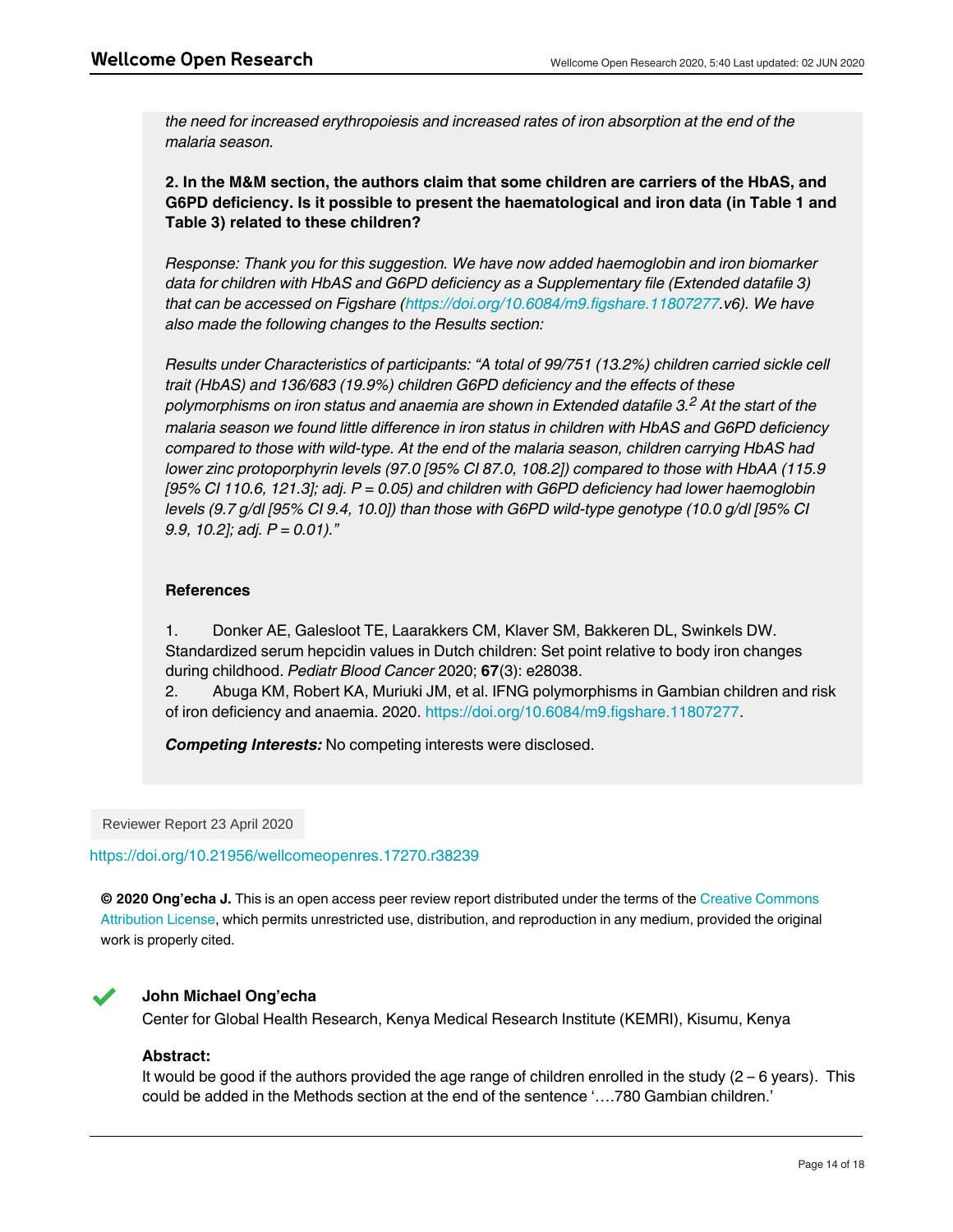The last sentence at the end of the Results section mentions a number of covariates that were adjusted for in the models. One such covariate is 'malaria parasitaemia'.

Was malaria parasitaemia adjusted for only at the beginning and at the end of the malaria season or did it capture all the malaria cases during the study period? Does 'malaria parasitaemia' mean malaria episodes during the study period? If it only captures the two time points, what would the effect of 'additional episodes' during the study period have on the results? In malaria endemic areas, repeated infections are more likely to result in anaemia than just the patent infection.

The authors need to clarify on this and if there were no malaria cases in-between the two time-points they need to indicate so.

**Is the work clearly and accurately presented and does it cite the current literature?** Yes

**Is the study design appropriate and is the work technically sound?** Yes

**Are sufficient details of methods and analysis provided to allow replication by others?** Yes

**If applicable, is the statistical analysis and its interpretation appropriate?** Yes

**Are all the source data underlying the results available to ensure full reproducibility?** Yes

**Are the conclusions drawn adequately supported by the results?** Yes

*Competing Interests:* No competing interests were disclosed.

**I confirm that I have read this submission and believe that I have an appropriate level of expertise to confirm that it is of an acceptable scientific standard.**

Author Response 27 May 2020

**Sarah Atkinson**, KEMRI-Wellcome Trust Research Programme, Kilifi, Kenya

*the IFNG gene in a cohort of 780 Gambian children aged 2-6 years".*

We thank the reviewer for his helpful comments, which we have addressed point-by-point below:

# **Reviewer #1**

1. **Abstract: It would be good if the authors provided the age range of children enrolled in the study (2 – 6 years).This could be added in the Methods section at the end of the sentence '….780 Gambian children.'**

*Response: Thank you for the suggestion. We have added the age range (2-6 years) in the methods section of the abstract.*

*Abstract, Methods: "We used previously available data from Gambian family trios to determine informative SNPs and then used the Agena Bioscience MassArray platform to type five SNPs from*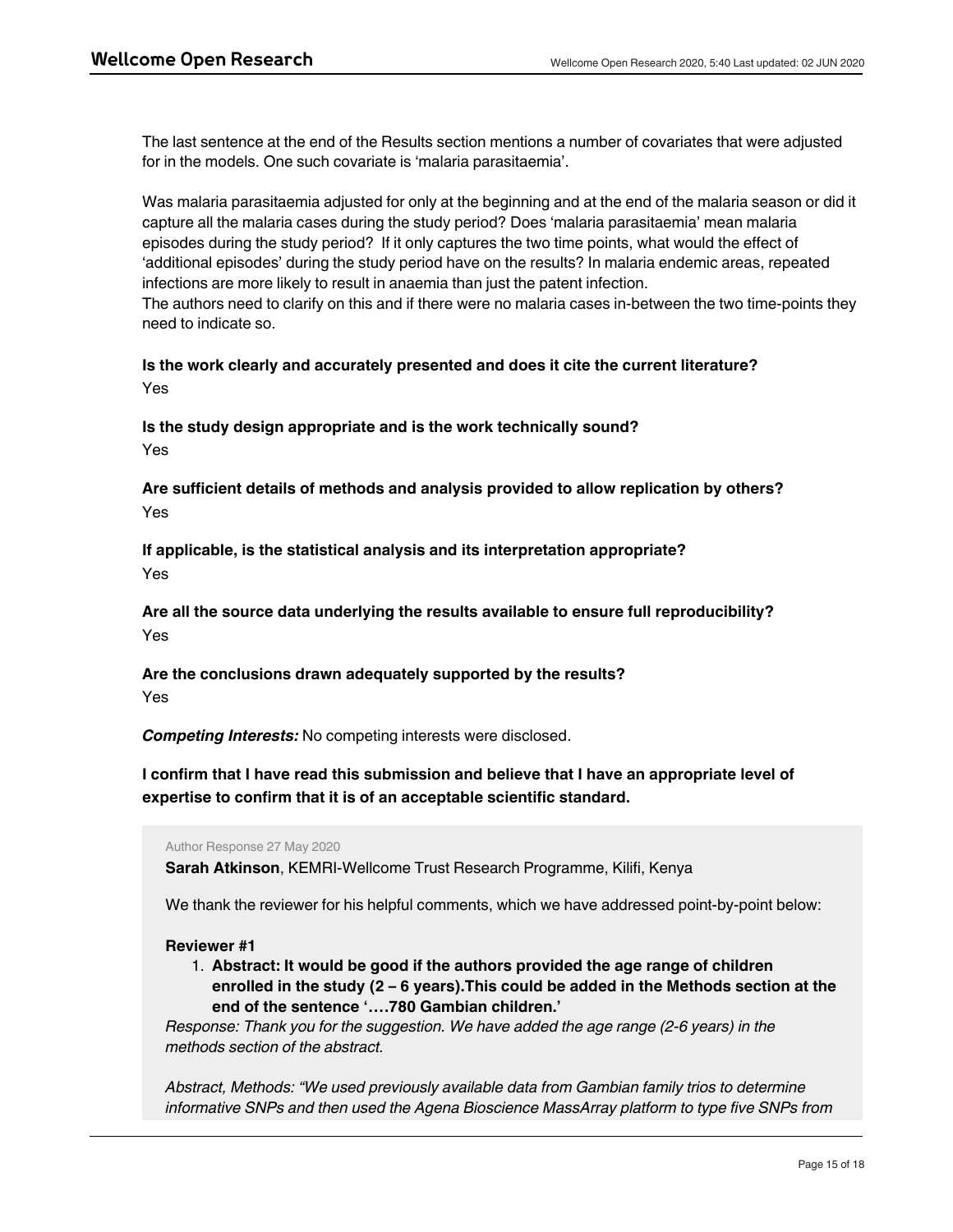*the IFNG gene in a cohort of 780 Gambian children aged 2-6 years".*

**2. The last sentence at the end of the Results section mentions a number of covariates that were adjusted for in the models. One such covariate is 'malaria parasitaemia'.** 

**a) Was malaria parasitaemia adjusted for only at the beginning and at the end of the malaria season or did it capture all the malaria cases during the study period?**

*Response: In the current analysis, we adjusted for malaria parasitaemia detected on blood film at the beginning and at the end of the malaria season, at the same timepoints when iron biomarkers were measured since malaria parasitaemia influences markers of iron status. We did not monitor for malaria cases during the malaria season.* 

*Methods, under Statistical analyses: "Multivariable regression models were adjusted for age (grouped by year), sex, village (which also acted as a proxy for ethnic group), malaria parasitaemia and ACT at the start and end of the malaria season."*

## **b) Does 'malaria parasitaemia' mean malaria episodes during the study period?**

*Response: Malaria parasitaemia referred to the identification of Plasmodium parasites on the blood film taken from the study participants at either of the two cross-sectional timepoints, i.e. at the beginning and / or end of the malaria season. It does not refer to malaria episodes during the study period.*

**c) If it only captures the two time points, what would the effect of 'additional episodes' during the study period have on the results? In malaria endemic areas, repeated infections are more likely to result in anaemia than just the patent infection. The authors need to clarify on this and if there were no malaria cases in-between the two time-points they need to indicate so.**

*Response: We agree that repeated malaria episodes would increase the risk of anaemia. Based on published data we estimated that the majority of the children would be likely to have had one or* more episodes of malaria over the malaria season during the study period. <sup>1</sup> Studies indicate that malaria increases IFN-g levels<sup>2</sup> and that IFN-g regulates erythropoiesis and iron-regulatory *proteins including hepcidin. We therefore hypothesized that IFNG SNPs, which might alter IFNG* 3-6 *expression, would influence iron status at the end of the malaria season. Thus, we would expect that the effect of 'additional episodes' of malaria would be to increase malaria-induced IFN-g levels and IFN-g -induced iron deficiency and anaemia. To clarify we have updated the Methods section as follows:* 

*Methods, under Laboratory methods: "Giemsa-stained thick and thin blood films were examined for Plasmodium falciparum and other Plasmodium species at the start and end of the malaria season."* 

We thank the reviewer for his helpful comments, which we have addressed point-by-point-by-point-by-point-by-point-

*Competing Interests:* No competing interests were disclosed.

Author Response 27 May 2020

**Sarah Atkinson**, KEMRI-Wellcome Trust Research Programme, Kilifi, Kenya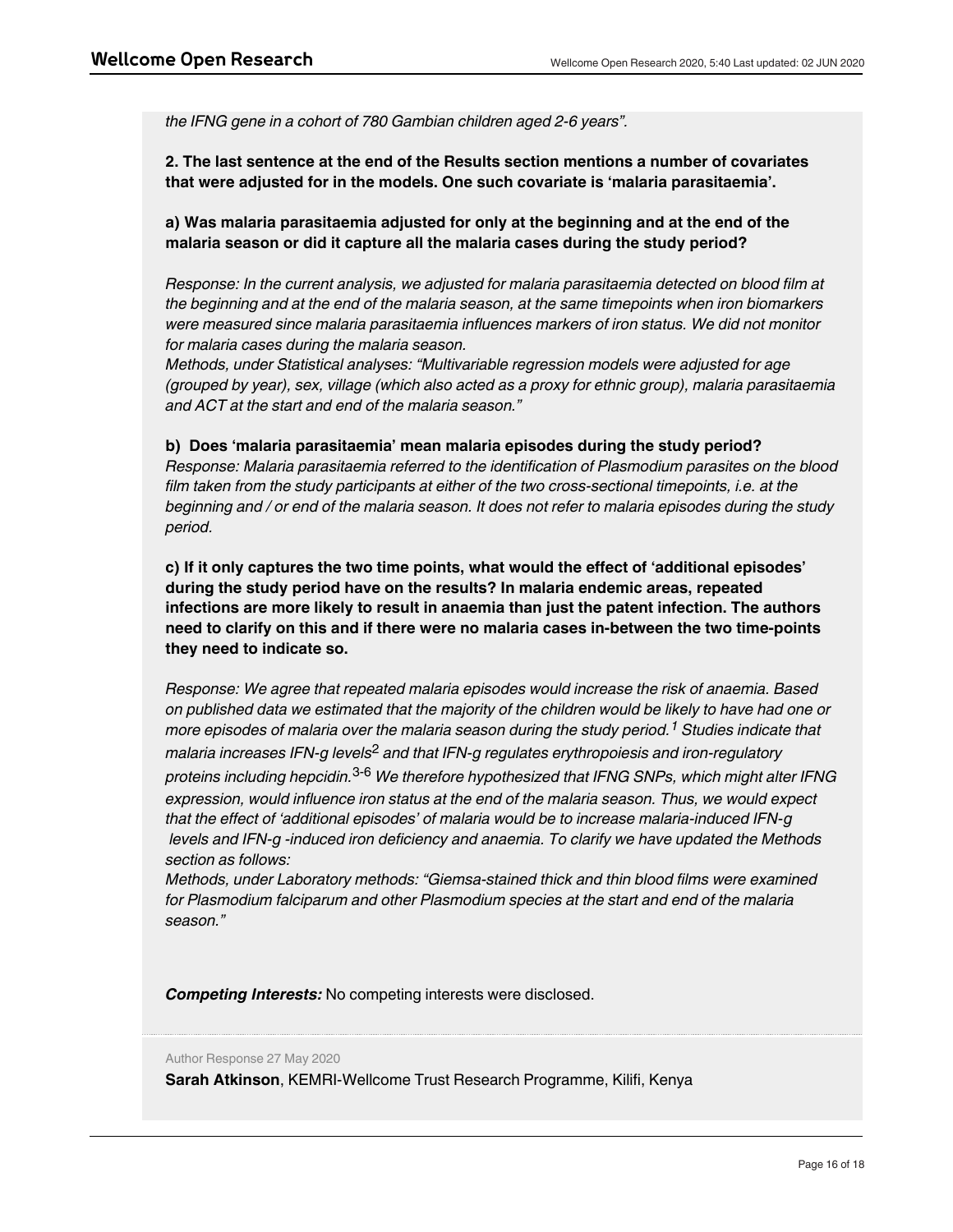*section as follows:* 

We thank the reviewer for his helpful comments, which we have addressed point-by-point below:

1. **Abstract: It would be good if the authors provided the age range of children enrolled in the study (2 – 6 years).This could be added in the Methods section at the end of the sentence '….780 Gambian children.'**

*Response: Thank you for the suggestion. We have added the age range (2-6 years) in the methods section of the abstract.*

*Abstract, Methods: "We used previously available data from Gambian family trios to determine informative SNPs and then used the Agena Bioscience MassArray platform to type five SNPs from the IFNG gene in a cohort of 780 Gambian children aged 2-6 years".*

**2. The last sentence at the end of the Results section mentions a number of covariates that were adjusted for in the models. One such covariate is 'malaria parasitaemia'.** 

**a) Was malaria parasitaemia adjusted for only at the beginning and at the end of the malaria season or did it capture all the malaria cases during the study period?**

*Response: In the current analysis, we adjusted for malaria parasitaemia detected on blood film at the beginning and at the end of the malaria season, at the same timepoints when iron biomarkers were measured since malaria parasitaemia influences markers of iron status. We did not monitor for malaria cases during the malaria season.* 

*Methods, under Statistical analyses: "Multivariable regression models were adjusted for age (grouped by year), sex, village (which also acted as a proxy for ethnic group), malaria parasitaemia and ACT at the start and end of the malaria season."*

# **b) Does 'malaria parasitaemia' mean malaria episodes during the study period?**

*Response: Malaria parasitaemia referred to the identification of Plasmodium parasites on the blood film taken from the study participants at either of the two cross-sectional timepoints, i.e. at the beginning and / or end of the malaria season. It does not refer to malaria episodes during the study period.*

**c) If it only captures the two time points, what would the effect of 'additional episodes' during the study period have on the results? In malaria endemic areas, repeated infections are more likely to result in anaemia than just the patent infection. The authors need to clarify on this and if there were no malaria cases in-between the two time-points they need to indicate so.**

*Response: We agree that repeated malaria episodes would increase the risk of anaemia. Based on published data we estimated that the majority of the children would be likely to have had one or* more episodes of malaria over the malaria season during the study period. <sup>1</sup> Studies indicate that malaria increases IFN-g levels<sup>2</sup> and that IFN-g regulates erythropoiesis and iron-regulatory *proteins including hepcidin. We therefore hypothesized that IFNG SNPs, which might alter IFNG* 3-6 *expression, would influence iron status at the end of the malaria season. Thus, we would expect that the effect of 'additional episodes' of malaria would be to increase malaria-induced IFN-g levels and IFN-g -induced iron deficiency and anaemia. To clarify we have updated the Methods*